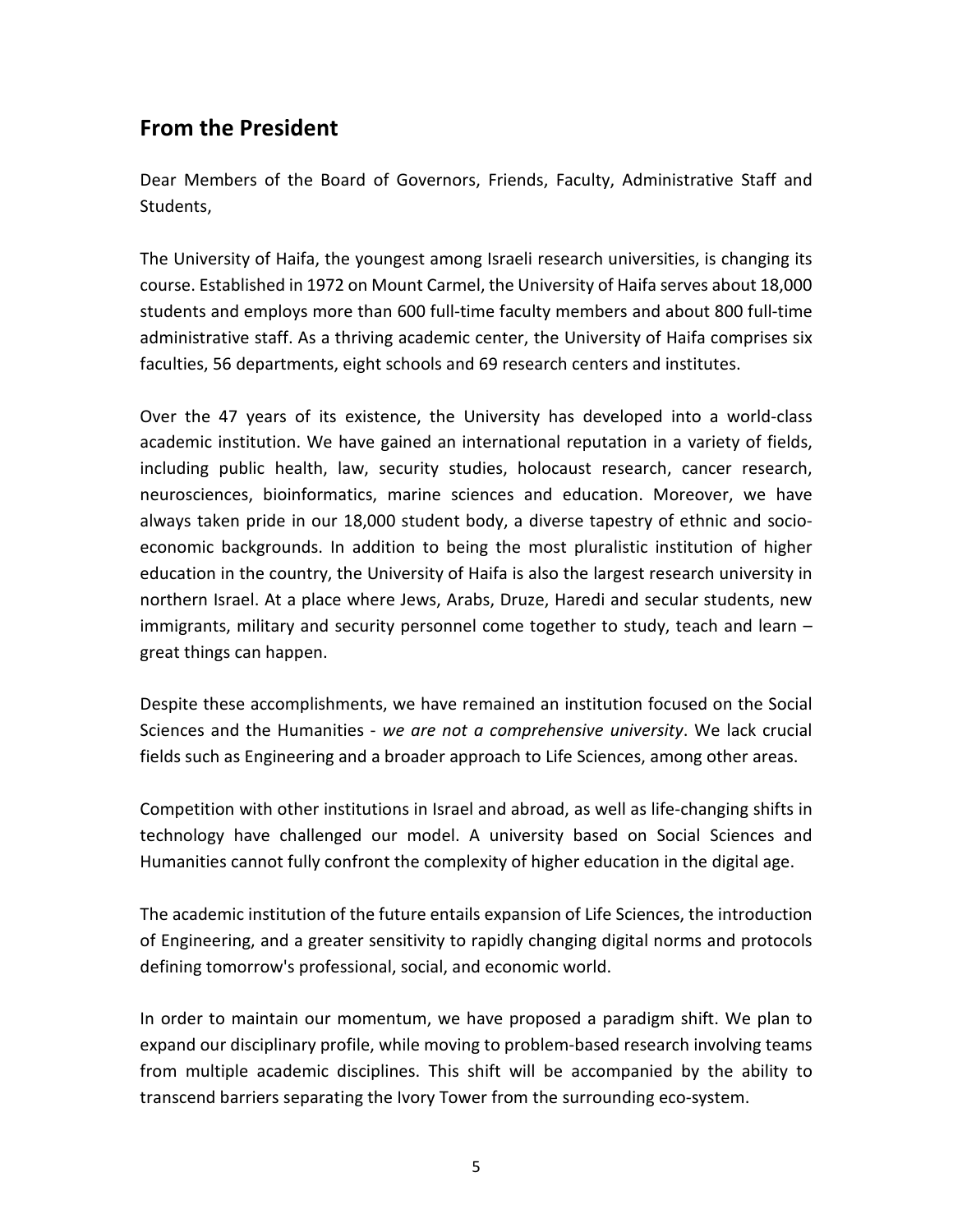The time has come to define a new architecture that is unique to the University of Haifa. We need to move beyond our tendency to maintain conventional structures. We are different, and as such, we need a paradigm of our own.

However, without a change in our academic culture, we cannot capitalize on our exceptional nature. We need to induce significant change in order to create the necessary conditions—physical and virtual - for creating a university as a sum greater than its parts.

### **Where We Are Going: The Multiversity**

Traditionally, Israeli universities have been defined by their core location. Most universities are firmly associated with a specific geographic setting and a bricks-andmortar campus in one physical locale. Here we argue that, contrary to this model, the University of Haifa must encourage and pursue an extended physical presence in multiple sites in order to fulfill its mission.

By immersing ourselves in the urban and regional surrounding, we are able to co-develop solutions to critical social, technical and cultural issues facing the society of the  $21<sup>st</sup>$ century. By creating a multi-campus university, we leverage our cultural, socio-economic and physical setting in the quest for scientific advantage. If we wisely redistribute our physical presence, we will be able to excel in use-inspired research that fuses and transcends conventional intellectual disciplines while challenging the paradigm of the Ivory Tower.

Other universities have multiple campuses, too. By and large, these campuses have been mere outposts with relatively loose connections to the core of the university, its faculty, its student body and mission.

Here we propose a methodical network of campuses, a new way of structuring the university that we call the Multiversity. This may not be the only version of the future's university. It is, however, the most suitable model for our own aspirations, our faculty and our students.

*The "Multiversity" is a multi-campus and diverse network for discovery, economic expansion and social mobility. The Multiversity is designed to improve interaction between disciplines, broaden access to higher education, and foster collaboration between academia and diverse players. We define ourselves by who and what we include, and not by who and what we exclude.*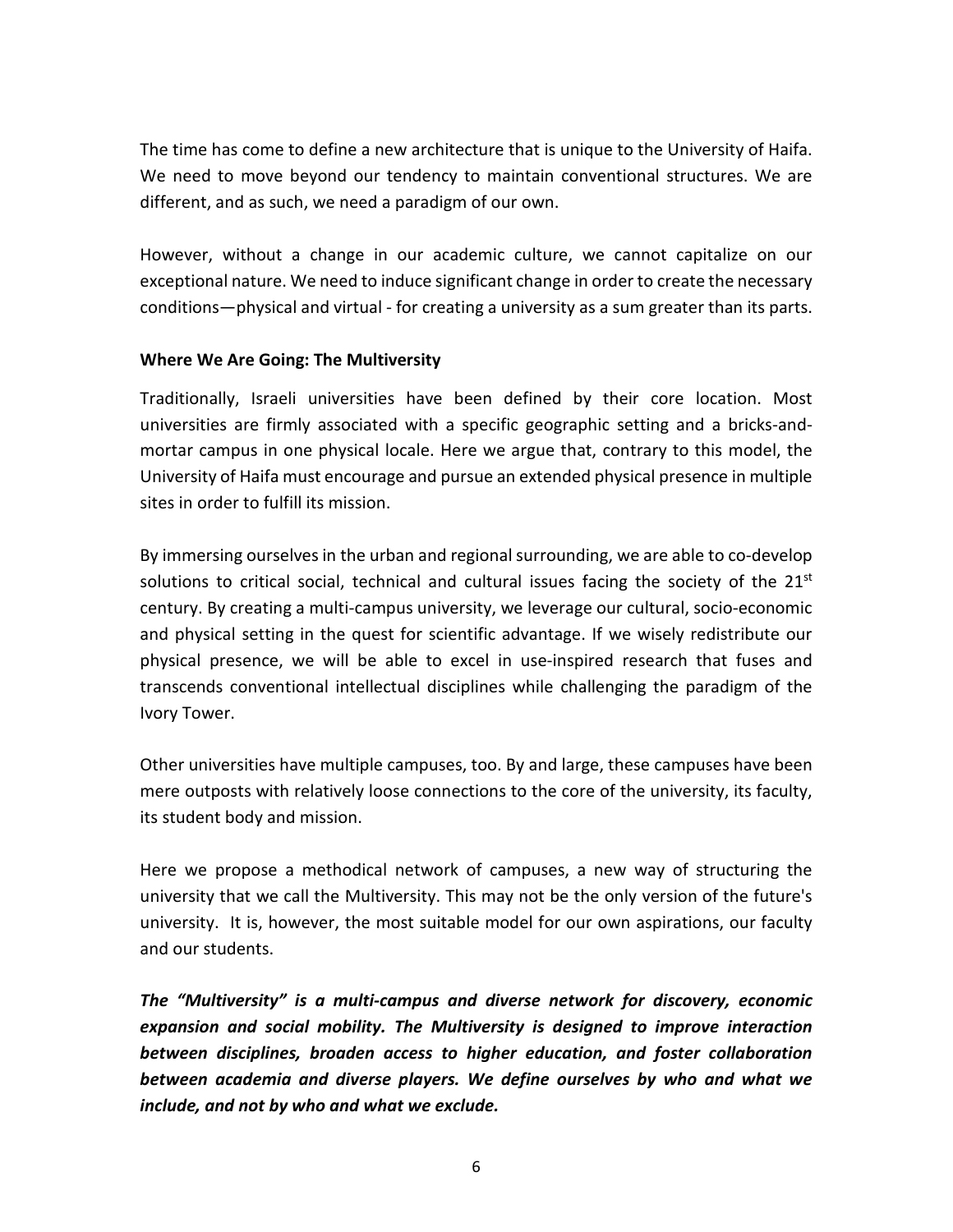**Our core mission is to offer an inspirational setting for research and teaching. Our interactive network—both physical and virtual—for teaching, learning and discovery, will foster integrative and comprehensive scientific solutions to the critical issues facing humanity in the twenty-first century. To further the goal of adapting to a rapidly changing landscape, the University needs to transform its academic divisions and physical architecture, while upgrading its ability to connect among and between sites and disciplines.**

### **Where We Are Today**

The Multiversity has a planned physical presence in specific locations that facilitate change and discovery. Anchored in multiple "portal campuses" strategically situated near sites of cutting-edge economic activity, the Multiversity allows faculty and students to enrich their research and learning by offering them a strategic presence in key spaces of change without compromising connectivity to the rest of the university.

The architecture of this new version of the university is a network, featuring local specialization as well as connections among the portals. Ideally, students, and staff at the various sites interact freely between portals and the urban surroundings, whether physically or virtually.

The initial and fundamental organizational element of the Multiversity is the portal campus – a point of primary affiliation and activity centered around a multi-disciplinary activity. In a perfect world, the portal campuses are deeply related to each other, each using and building upon the assets of the other; and, each connected to the rest of the system.

The University of Haifa is "in and of" the City and the northern region, and should contribute, change and modify its immediate ecosystem.

The interconnected architecture of the Multiversity – through space and technology - is the key to its success. Research, teaching and learning at each node in the network is designed to be connected to and enhanced by the whole. Ideas, activity, conversation, and people flow freely.

So far, we have identified the locations for our portals and we have made decisions, that were processed and approved by all of the academic bodies of the university, about the distribution of fields of inquiries between the portals, as described in the following matrix: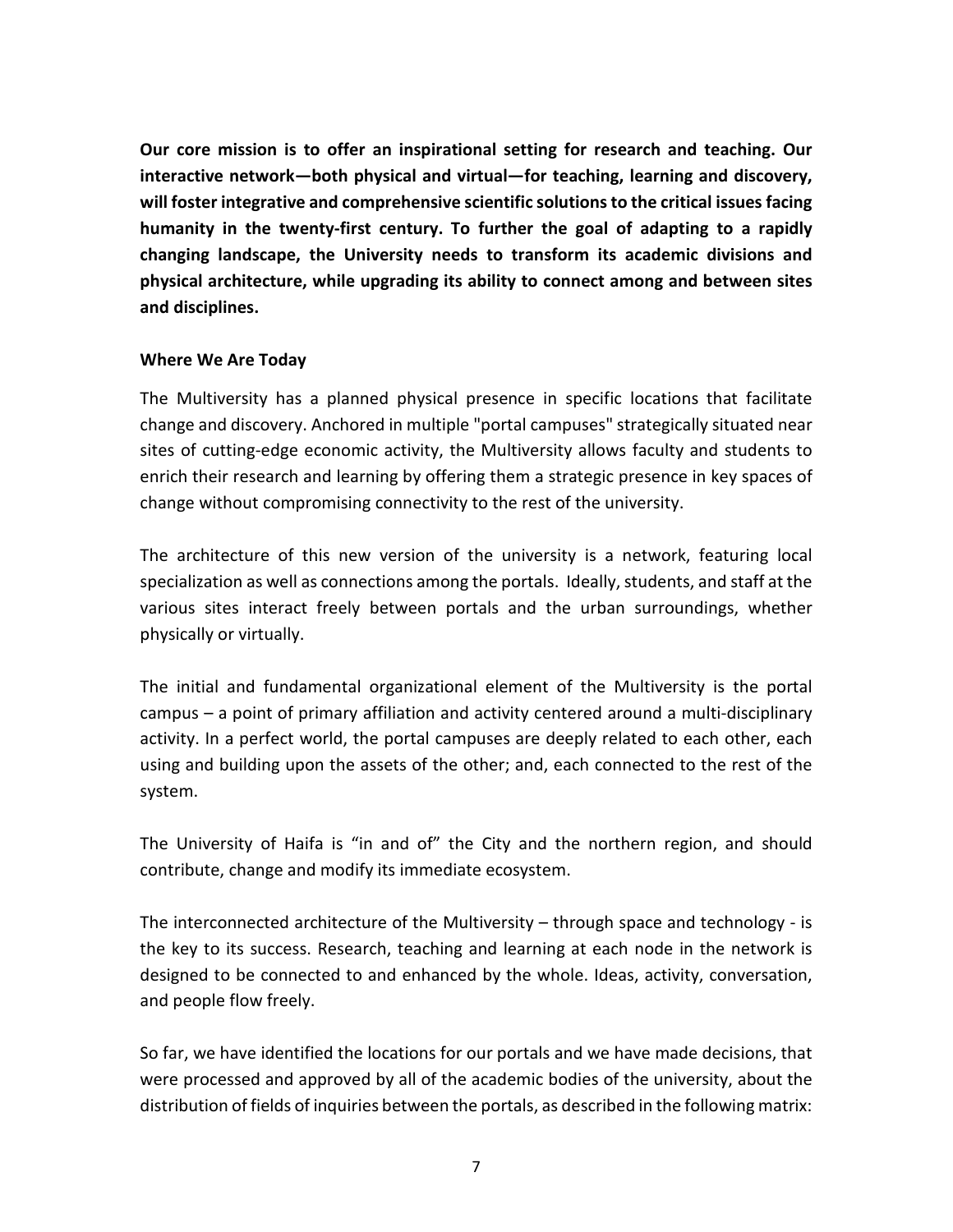

The multiple portals expand fields of research, enable synergies between industry and academia and will encourage problem-based research. For these purposes, we are building new infrastructure at modest costs through partnerships (Municipality of Haifa, Rambam Health Care Campus), all of which will accelerate our transformation into a comprehensive university.

The diverse ecosystems provided by the Multiversity will lead to the implementation of our CARE theme, composed of four key elements:

- ✔ **C**reation of International Leadership
- ✔ **A**ddressing national priorities
- ✔ **R**einforcing our existing core competencies
- ✔ **E**nabling Change

By 2025, the Multiversity of Haifa will have leveraged its location by creating a network of inter-related specialized portals: Mount Carmel Campus (serving as main campus and the University's administrative and academic headquarters); Lorry I. Lokey City Campus (School of Data and Digital Sciences); Marine Campus (centering all oceanographic research and teaching); Medical Science Campus (at the Helmsley Health Discovery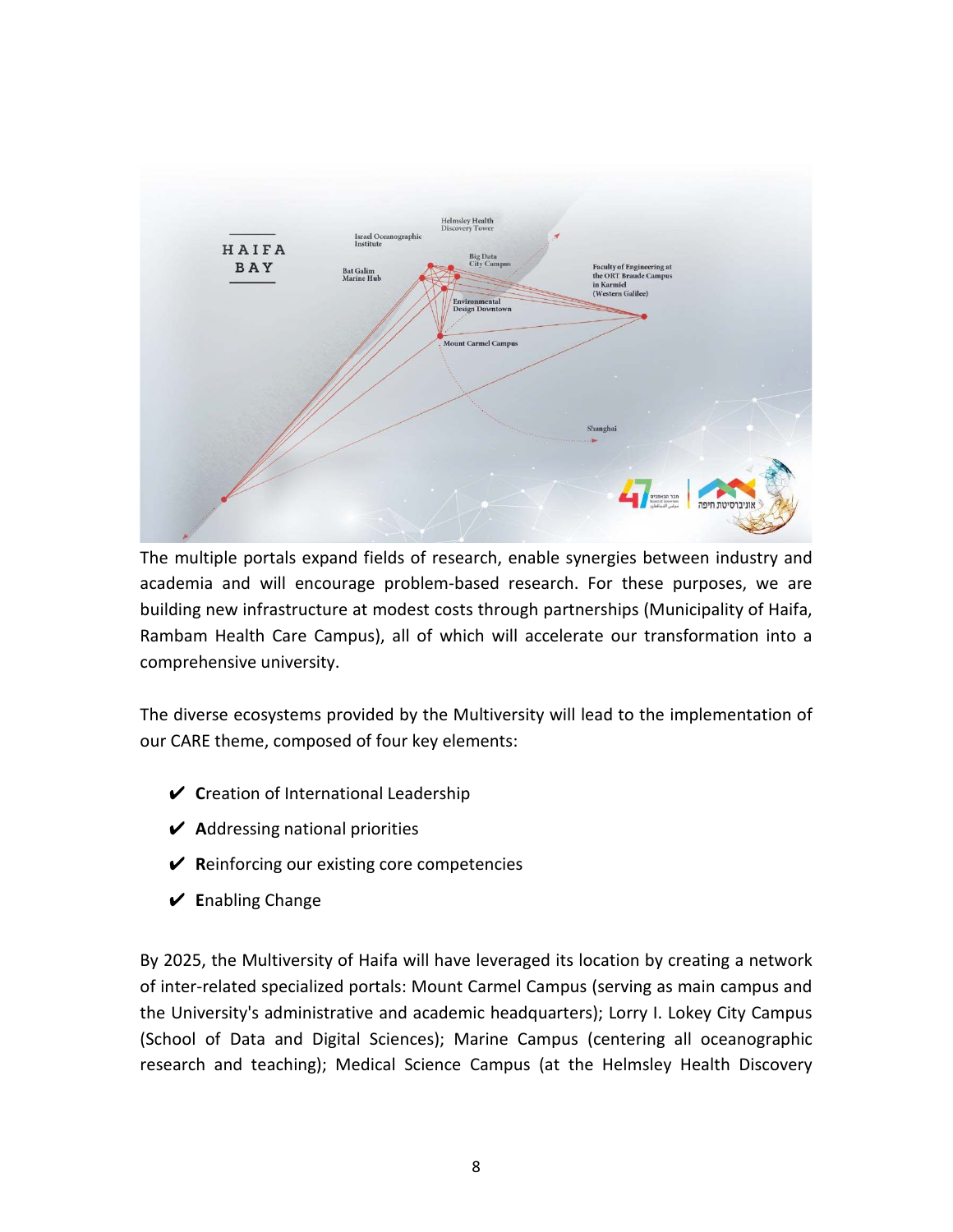Tower, a joint venture with Rambam); Engineering Campus in Karmiel; and the Joint Technological Institute at East China Normal University (ECNU) in Shanghai.

We are hopeful that this network will upgrade and increase student recruitment, transform our academic footprint and interface with the social and economic ecosystems through mutually beneficial partnerships. This is our strategy for creating synergies and significantly enhancing our local, national and international impact.

## **Conclusion**

The Multiversity is multi-spatial in its nature and thus more open and accessible. We believe that the University of Haifa's peripheral predicament does not, and should not determine its fate; our location and human composition offer a wealth of possibilities. Today, in the "Glocal" era, we create a new "sense of place" and gain new notions of identity and belonging. In offering these multidisciplinary and multi-spatial solutions for the future, we seek to seize the moment with both humility and daring.

That said, we are well aware that such profound changes carry a great deal of responsibility, as well as multiple challenges. The implementation of the Multiversity entails transformative change. This can, and will only be done with the approval and full support of the governing bodies of the university, whose input and advice are critical for the success of our transformation. We are on the cusp of unprecedented investment of resources and energy within the university and beyond. For these purposes, we seek the full commitment of our faculty, staff, students, governors and supporters. The full engagement of our entire community represents the key to our success.

This year, we expect to reach an all-time fundraising record. We see this accomplishment as an indication of trust and faith on behalf of our donors and partners that we are indeed on our way to a better tomorrow. We look to the future with hope and inspiration.

Sincerely, Professor Ron Robin President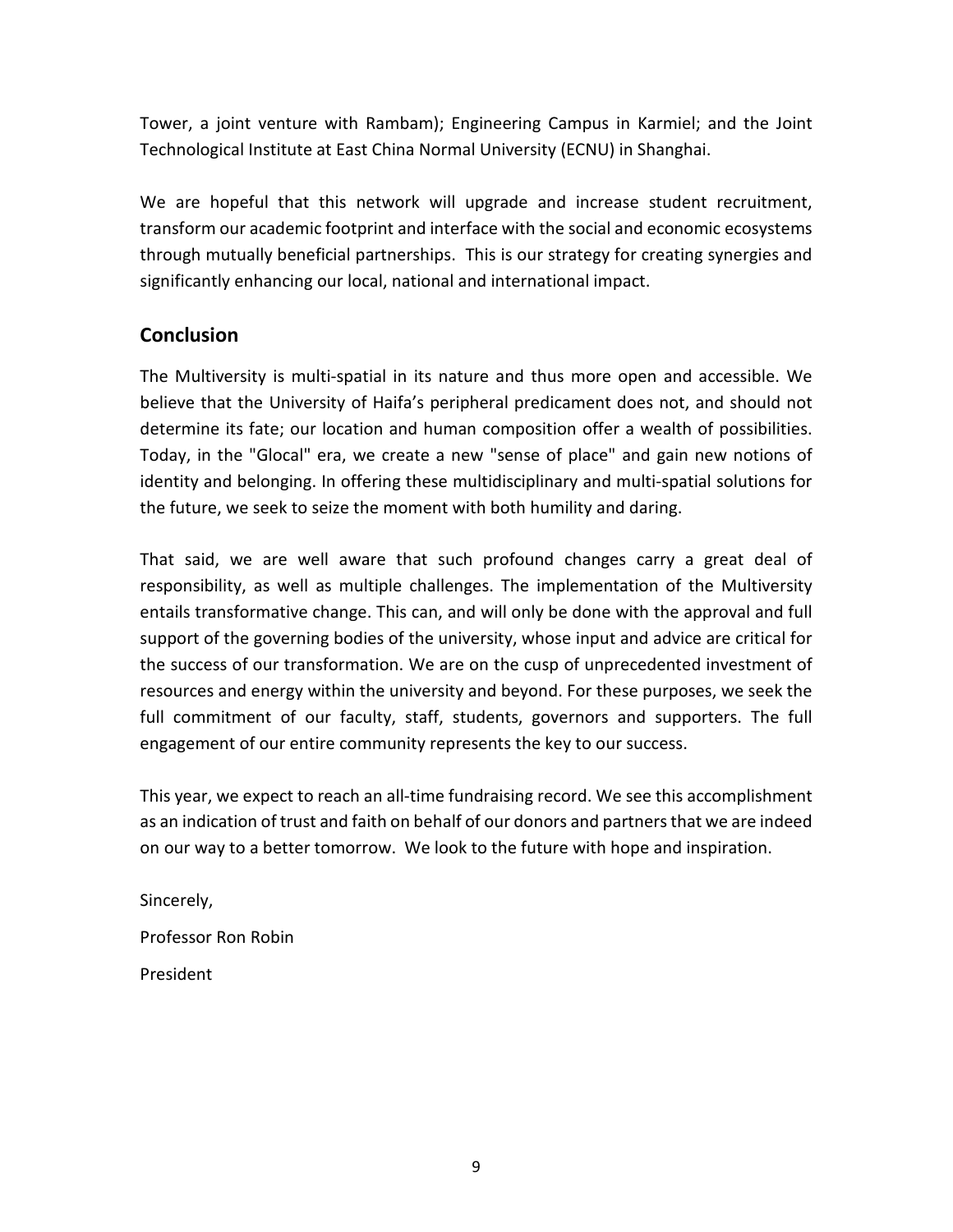# **Academic Development**

As a research university that places academic excellence at the top of its list of priorities, the University of Haifa is not resting on its laurels. The University is fostering an increasing number of "islands of excellence" in areas where it has a comparative advantage and proven research leadership, and in areas it wishes to lead. In the past year, the University began to implement the multiversity vision by creating combinations between different fields of knowledge that will produce real world solutions in an increasingly informationrich environment; promoted research and academic integration in the high-tech and biomedical industries that are gaining a foothold in downtown Haifa; and secured an impressive number of prestigious academic awards and research grants.

**The Multidisciplinary Revolution:** The Rector's initiatives over the past year focused on expanding the educational and professional skills of university graduates, beyond the specific field of knowledge in which their studies were focused. To this end, two clusters of studies were developed: "Education for Entrepreneurship Cluster ", which proposes a connection between the world of academia and the world of high-tech industries through basic courses and projects to encourage entrepreneurship that stems from academic knowledge. These courses are designed to impart basic skills in problem solving, teamwork, formulating ideas for new business ventures, developing a business model, and above all - creative thinking. Another cluster of studies is the "Data Science Cluster", which offers an introduction to advanced and applied technological tools for processing data alongside studies in the students' chosen department.

**New Academic Programs:** The University's deeply-rooted commitment to innovation is an essential element of its future development. We continue to build existing programs and develop new curricula, including an undergraduate program in cognitive science and graduate programs in marine sciences, educational psychology, and legal studies for nonlawyers. In addition, a master's program in Human-Computer Interaction was approved in the Department of Information Systems.

The Council for Higher Education has approved the submission of a number of new undergraduate programs, which emphasize multidisciplinary studies in the fields of **Marine Sciences** - a program that combines geo-marine, marine and marine biology; **Criminology** - a program that combines sociology, psychology and law; **Biophysics** - a program that combines biology and physics; **Imaging**; and the **PEP Program** - which combines philosophy, economics and political science.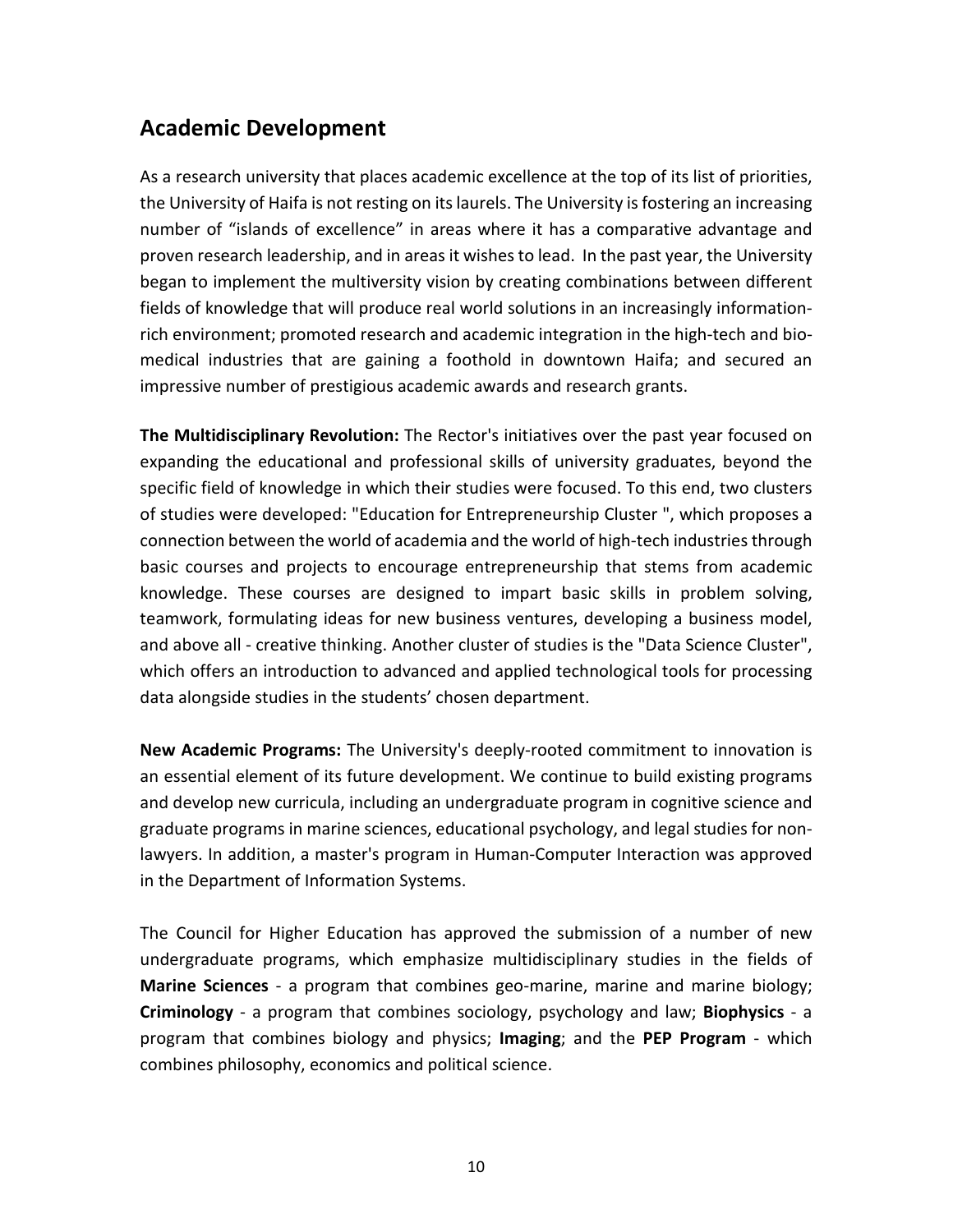**Cultivation of Academic Excellence:** This year, we registered impressive successes in securing numerous research awards and grants. One of the most outstanding prizes is the Landau Prize for Science and Research in the field of sustainability, which was awarded to Prof. Ofira Ayalon of the Department of Natural Resources and the Environment for her significant and important contribution to a wide range of issues related to local and global environmental issues.

Another prestigious award was the Bialik Prize for Jewish Wisdom, which was given to Prof. Nili Shupak of the Department of Biblical Studies for her achievements in the study of Egyptian wisdom and her valuable contribution to understanding the world of the Bible and its links to Egyptian literature.

These prizes were awarded concurrently with the securing of significant research grants such as: NIH, ISF, ERC, BSF, Zuckerman, the Ministry of Science, Alon scholarships, Maof scholarships and more.

**Developments in the field of Data Science:** Developments, which began to take shape last year, were significantly strengthened this year with the inauguration of the Dylan Tauber building in downtown Haifa. We look forward to receiving final approval of the new undergraduate degree program in the field. The field of data science is relevant to many areas of academic studies, and they hold tremendous potential for innovation, not only in the exact sciences and in the health sciences, but also in the social sciences and the humanities. There is no doubt that the academic development of this field will jumpstart teaching and academic research in a wide range of disciplines, and will contribute to strengthening the State of Israel in the economic and security spheres.

**Military Academic Complex for IDF Officers:** The University of Haifa was awarded the "Military Academic Complex" tender and was chosen by the Ministry of Defense to serve as the academic framework for the training of the most prestigious military colleges - the National Security College, the College of Command and Staff and the Tactical Command College. This is the first time that the three colleges fall under the academic responsibility of one university, which will ensure uniformity and consistency in the training of officers and lead to an improvement in the quality of their academic education acquired in parallel with their military studies.

This year, about 170 officers and senior officers from the three military colleges began their studies at the University of Haifa: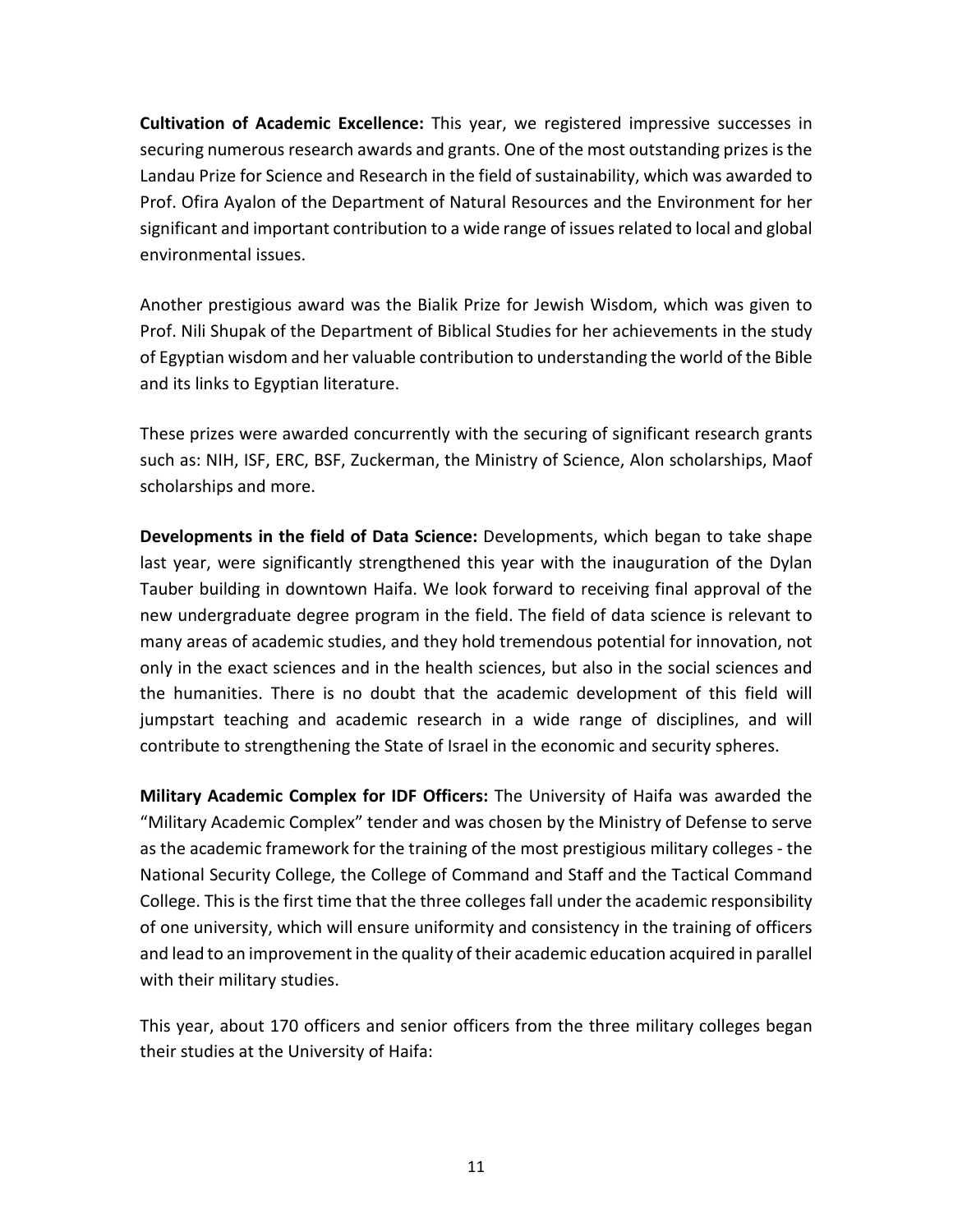The IDF National Security College (MABAL) - trains the senior staff of the IDF, the defense establishment and the government to senior command and management positions. MABAL students study for a master's degree in political science with specialization in strategic and national security studies.

The Command and Staff College (PUM) - is the IDF's instructional institution that prepares senior officers in the three military arms (navy, ground and air forces) to become its future leaders. Students receive an MA in Political Science with a specialization in Military and Defense Studies.

The Tactical Command College - provides training to young company commanders from all land forces, as well as from anti-aircraft and naval commando forces. Students enroll in the bachelor's degree program in the Department of Multidisciplinary Studies and another elective department – economics, communications, political science or education. Some of the studies take place at the University of Haifa main campus and some at the Glilot campus. In order to operate the programs efficiently and coordinate the programs, the University established a special administrative unit affiliated with the Rector's office, headed by Prof. Yossi Ben-Artzi, the former Rector of the University and the academic head of the military colleges.

Recently, work has begun on the construction of a dedicated complex for students of military colleges, which will include a secure lecture hall, advisor rooms and administrative offices, as well as new equipment and study aids.

In addition to being chosen as the academic home of IDF officers, the University won a professional development tender this year for training nursing students.

**The new Faculty of Engineering** This year, the University continued to advance the merger with Braude College of Engineering. The merger process between the two institutions to establish a Faculty of Engineering is closely aligned with the Council of Higher Education's overall plan to consolidate colleges and universities. The integration of an outstanding institution of higher education that is preparing and training students for high demand jobs in the Israeli work force will strengthen the University of Haifa's academic capabilities and broaden its academic offerings. The merger with Braude College will expand the University's academic reach in the Galilee, particularly in the field of engineering, and will contribute to strengthening the entire northern region.

**Internationalization:** The University received a grant of \$2.5 million for two years from the Council for Higher Education to expand the International School and improve its reputation and status in the international academic community. The grant enables the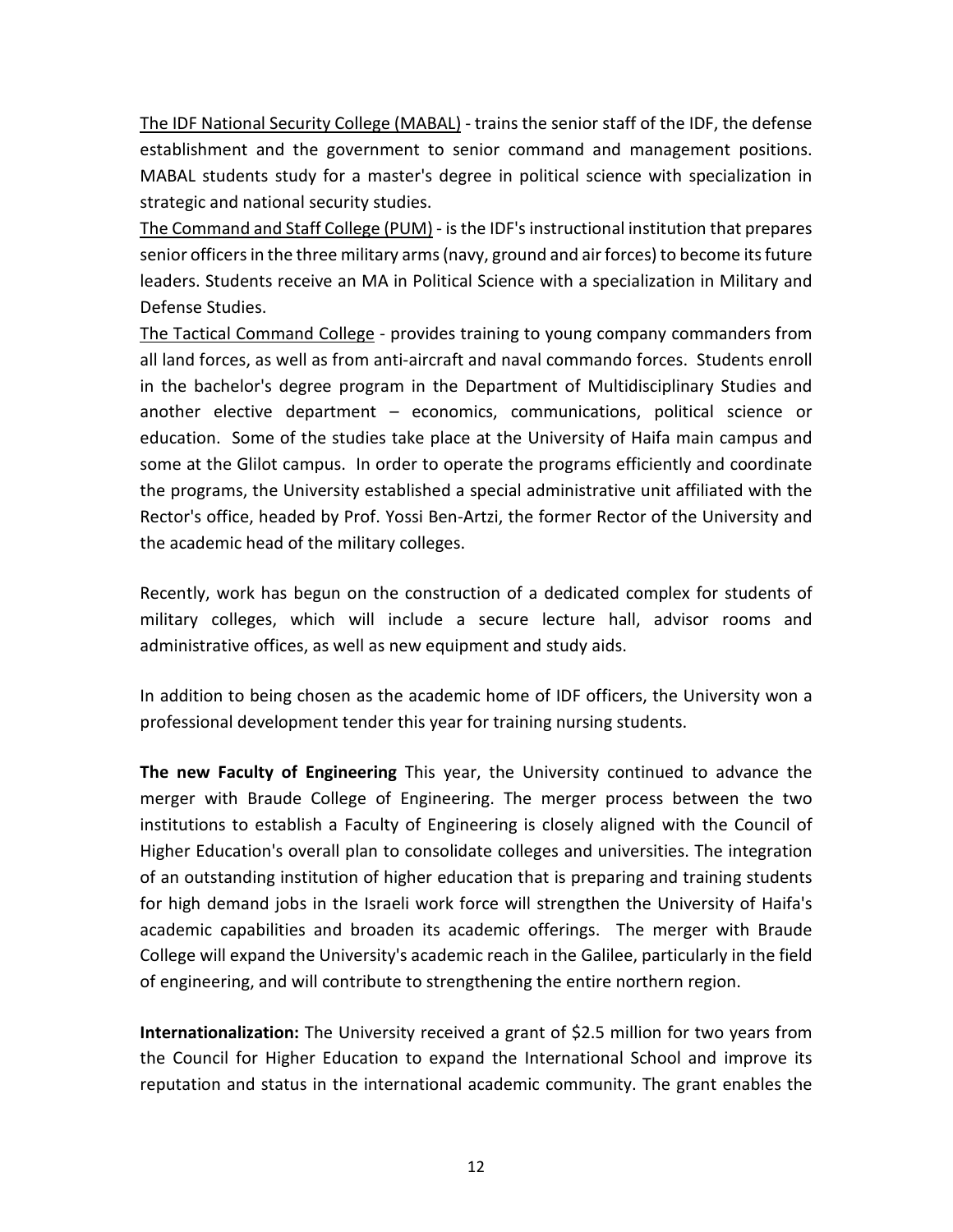University to promote international conferences, to attract leading international experts, to develop courses in English, and to grant scholarships to overseas students for graduate and post-doctorate studies.

Each year, the International School hosts about 1,200 students from more than 40 countries, from all over the world. The University promotes hundreds of international agreements and has signed nearly 450 agreements to date. The hundreds of international conferences held annually at the University greatly strengthen its international standing in Europe, North America, South America, Asia and Africa. The University has taken international rankings very seriously and has recently taken significant steps to improve its position in these rankings.

**Cooperation with Research Institutions in Israel and Abroad:** The University signed several strategic cooperation agreements with research institutions that will support the acceleration of its academic development in selected fields. Among the prominent examples in this context are agreements signed with universities in South America thanks to the Rector's efforts: Universidad Catolica del Uruguay, UADE (Buenos Aires Argentina) and Universidade De Sao Paolo (Brazil).

In addition, the number of agreements signed by the University under the EU's Erasmus+ program increased this year, with the aim of increasing student exchange and staff exchange activities funded by the European Union. For example: Charles University in Prague, Czech Republic; University of Copenhagen, Denmark; University degli Studi di Napoli Federico II, Italy; University of Malta and others.

This year, efforts were also made to promote the University's academic ties with China in order to establish its status as an important bridge for joint research between the two countries. In addition to the joint building of the University of Haifa and ECNU University, which was built in China, this year we signed an agreement for a master's degree in statistics. New agreements have also been signed with other leading universities in China, including Shanghai University of Finance and Economics and Zhejiang University.

**Recruitment of new faculty members:** The recruitment of outstanding faculty members is a cornerstone in building an excellent research community. This year, too, the University continued its efforts to recruit outstanding scientists, while giving priority to technological fields, data science and marine science. In the past year, we successfully recruited 29 young and outstanding researchers from the best universities and research institutes in the world: Oxford, Harvard, MIT, Yale, etc., while examining their possible contribution to academic excellence in teaching and research at the University. The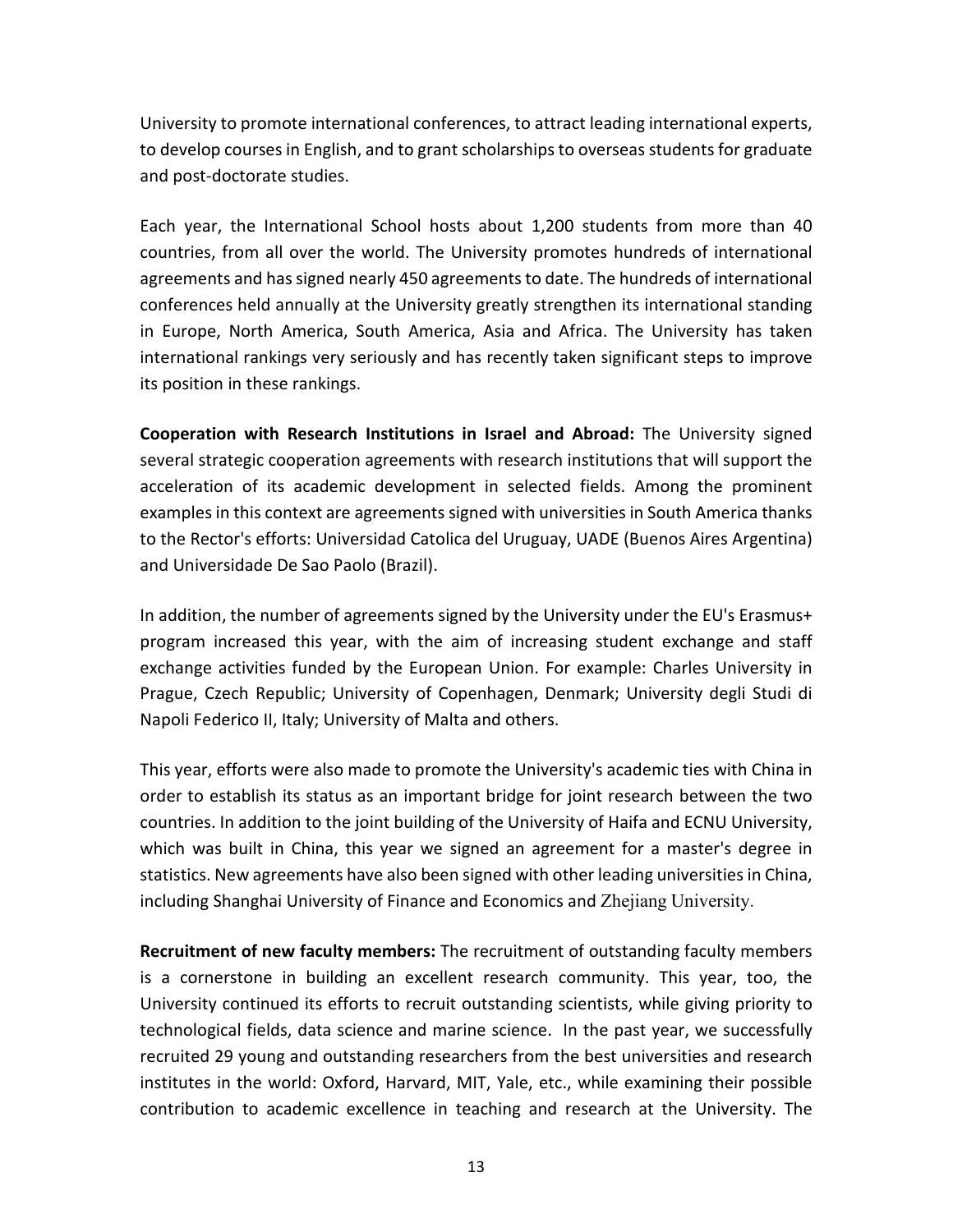successful recruitment of new researchers at the University in recent years clearly demonstrates the merit of our faculty members in an unusual number of distinguished research grants.

**Marketing and recruitment of new students:** The University's marketing program in the past year included branding efforts, significant advertising in various media channels, improvement of the sales system, a return to the tradition of open days at the University and a significant presence at higher education fairs. The number of applicants to the University increased by 10% (9,999 compared to 9,083 last year). This increase, which is evident across all areas of study, stems, among other things, from customer retention activities, which included monitoring applicants who registered for studies and maintaining continuous contact until the completion of their studies.

In the 2018/19 academic year, 7,886 undergraduate students, 7,864 graduate students, 1,513 doctoral students and 151 students studying for a teaching certificate are enrolled at the University. This year, we continued the trend of raising admission thresholds in order to improve the academic potential of the students enrolled in the three degrees. As part of this goal, the University awarded a scholarship to students who had a psychometric exam score of at least 10% above the departmental weighted average, in a wide range of departments.

**Computer-Aided Instruction:** The activities of the Computer-Assisted Learning Unit are currently a central component of the University's activities, and have accelerated the improvement in the overall quality of teaching and learning. University of Haifa is currently one of the leading institutions in this area. A growing number of online courses are integrated into a wide variety of undergraduate and graduate programs and programs. At the same time, the number of faculty members seeking to improve the quality of instruction through the integration of advanced IT components continues to grow. The increase in the number of online courses is aligned with the PBC's five-year plan that allocates resources for the development of computerized teaching in universities and colleges.

After winning the Council for Higher Education's third and fourth tenders for the development of MOOC courses, the Computer-Assisted Teaching Unit began developing the five proposed courses. Four of the courses are being successfully implemented in the current school year, and they are joining the first MOOC course of Prof. Sheizaf Rafaeli, winner of the Council for Higher Education's first tender, which was being offered for the second time.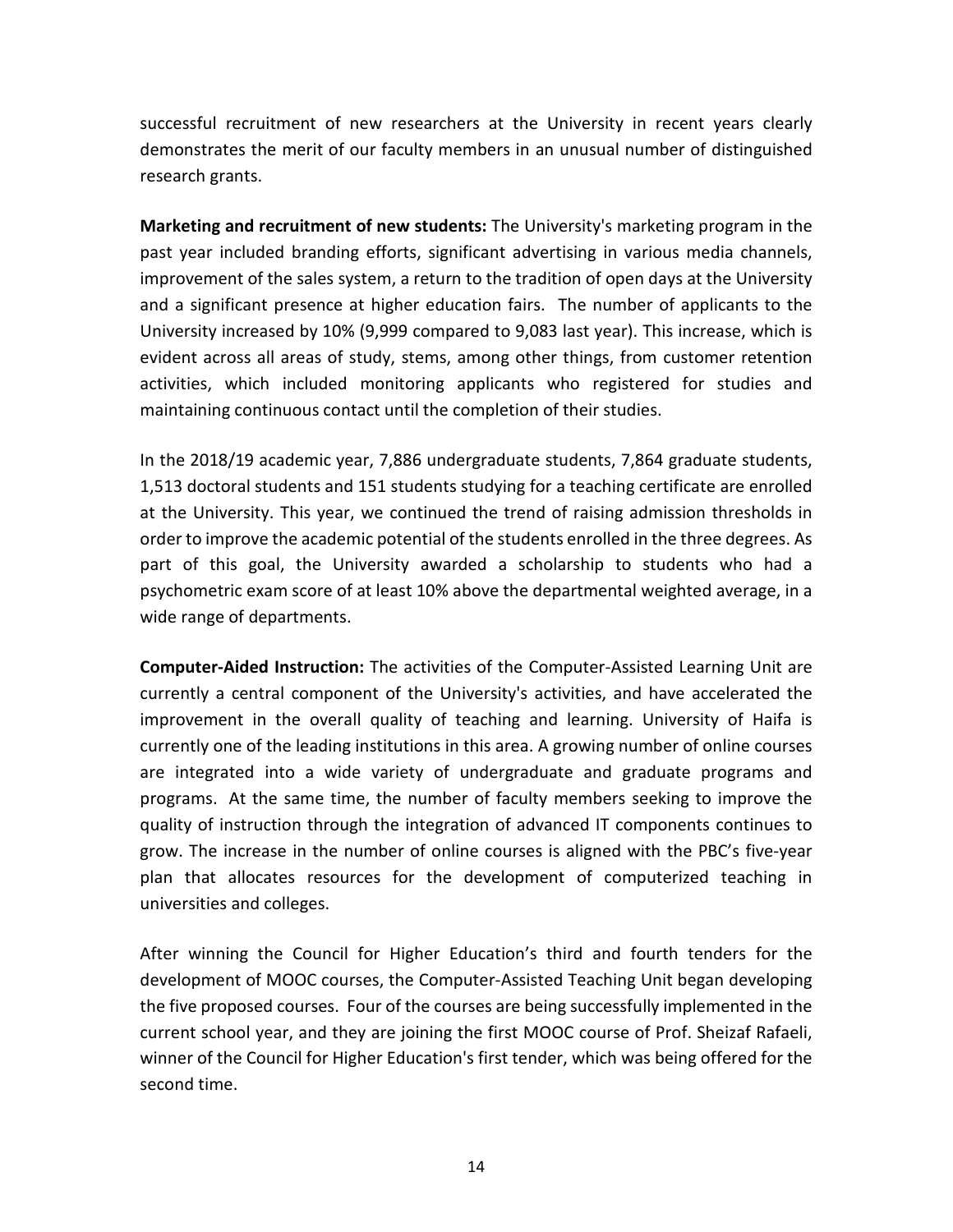# **Research Authority**

The senior academic staff's active involvement in research projects has resulted in continued growth in recent years in the University of Haifa's portion of the research budgeting model of the Council of Higher Education and Planning and Budgeting Committee. The University's allocation was 7.50% (compared with 7.32% in the previous year), an achievement that was also reflected in the increased compensation granted to the University by the PBC. This was in addition to the excellence grants that were awarded in four areas for publications and winning research grants.

Over the past five years, the PBC's national research budget has grown by 13%, while the University's allocation increased by 44%. In the past decade (2008-2018) the University's portion of the PBC research budgeting model increased by more than 50% (from 4.89% to 7.5% ), the highest growth rate among all universities.

Nearly NIS 5.2 million of the NIS 8.6 million added to the research budgeting model in 20018/19 stems from improvements in the university's relative research outputs. The additional NIS 3.4 million stems from an increase in the national research budget.

About 60% of the total University of Haifa research budgeting model is derived from the publications component. About 23% of the income stems from the research grant component (competition-based foundations and others), with 80% of the income from research grants coming from competition-based foundations, is consistent with the 6% increase this year in the University's part in the competition-based foundations component.

**Research Authority efforts to encourage further research**: Along with existing mechanisms to promote research, the Research Authority offered new incentives this year designed to create a joint, up-to-date research agenda and continue the upswing in the research budgeting model seen in recent years.

The incentive mechanisms are designed to assist researchers in realizing their research potential, and to continue the upward trend in the quality and scope of the university's research output. According to the current incentive model, relevant activities of the academic staff result in faculty-based compensation for relative income from the research budgeting model. In addition, a special grant was awarded to academic staff in faculties that were recognized for excellence by the PBC. For the first time, an incentive program was offered to publish Open Access articles, and a basic budget was provided for faculty members submitting a research proposal to the European Research Council.

Led by the Vice-President and Dean of Research, the Research Authority this year made extensive efforts to encourage staff members to submit research proposals and publish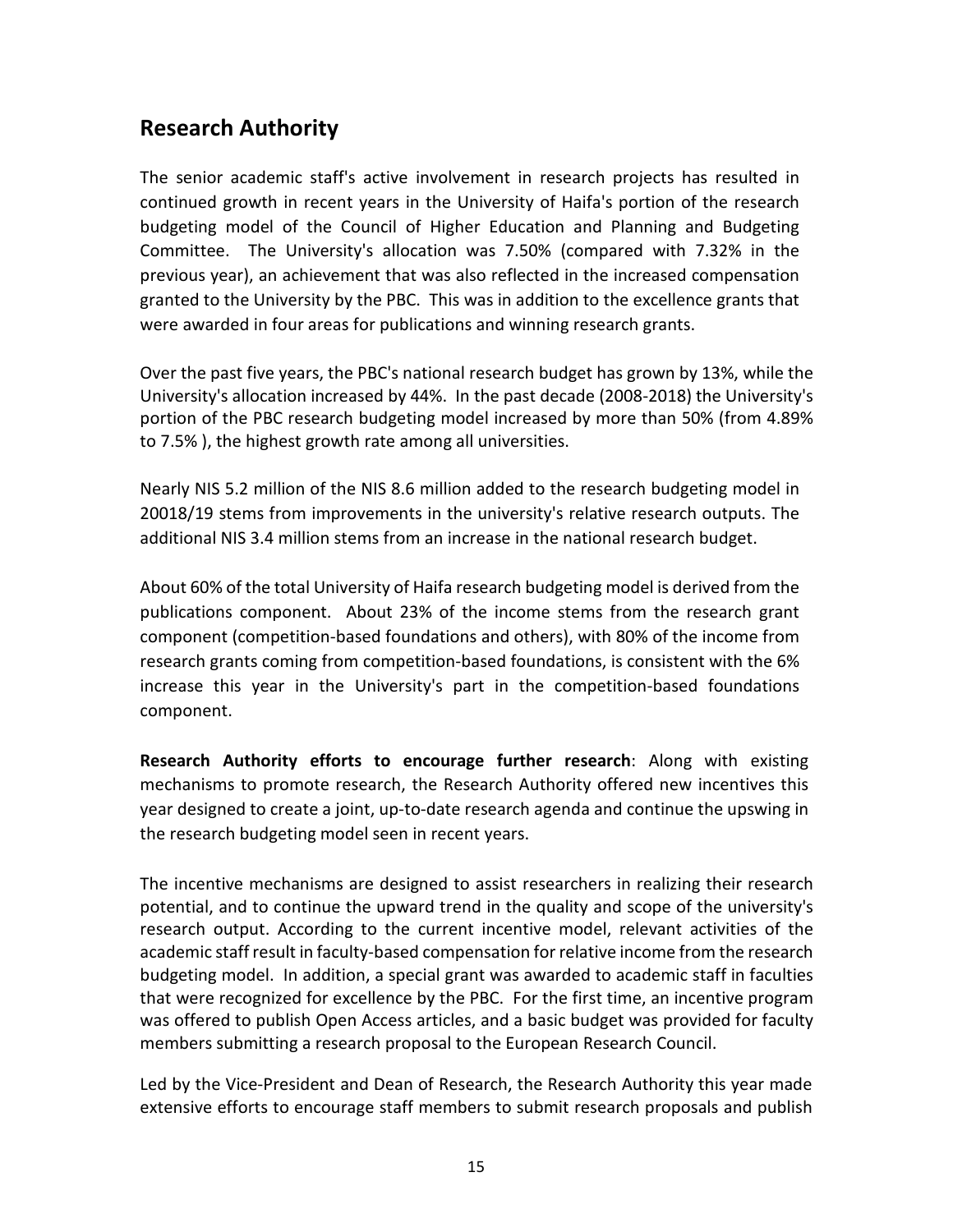their studies in professional journals ranked with a high impact factor. In addition to managing the incentives program – which includes advancement, additional research funds based on the PBC guidelines, and more – the Research Authority offered workshops on writing research grants, notified academic staff about grant opportunities, and directed and supported researchers in their efforts to obtain funding from competitionbased foundations.

The Authority also set up meetings with the heads of research foundations, invested efforts to strengthen ties with government institutions and foundations, and awarded exploratory grants and prizes to outstanding researchers. In addition, representatives of the Research Authority participated in faculty councils and departmental meetings to identify staff members who may serve as suitable representatives to specific foundations (e.g., ERC), and conducted preliminary external audits for proposals being submitted to prominent foundations and funds (such as the German Israeli Project Cooperation - DIP).

The incentives described above are only a few of the avenues utilized by the University for advancing research. The University of Haifa supports research in several other ways as well, including additional research funding, construction and set up of labs and centers, purchase of research equipment, scholarships for research students, and expansion of the library budget. As a result, the budget allocated to encouraging University researchers to further pursue research activities totals tens of millions of shekels a year.

| <b>PBC Research Model Allocations</b><br>2006-2019 |                  |        |                |                |                |        |        |        |        |        |                  |                                                                                                                                                                                                                                      |                  |                  |
|----------------------------------------------------|------------------|--------|----------------|----------------|----------------|--------|--------|--------|--------|--------|------------------|--------------------------------------------------------------------------------------------------------------------------------------------------------------------------------------------------------------------------------------|------------------|------------------|
| 30%                                                | 25.59%           | 25.72% |                |                |                |        |        |        |        |        |                  |                                                                                                                                                                                                                                      |                  |                  |
| 25%                                                |                  |        | 24.93%         | 24.59%         | 24.15%         | 23.93% | 23.64% | 23.45% | 23.34% | 23.21% | 22.75%           |                                                                                                                                                                                                                                      |                  |                  |
| 20%                                                | 20.68%           | 20.85% | 20.48%         | 20.73%         | 19.45%         | 20.26% | 19.25% | 19.05% | 19.16% | 19.31% | 19.49%           | 21.24%<br>19.29%                                                                                                                                                                                                                     | 20.15%           | 20.34%           |
|                                                    |                  | 15.41% | 16.91%         | 16.15%         | 15.96%         | 15.28% | 15.73% | 16.09% | 15.69% | 15.37% |                  | 14.99%                                                                                                                                                                                                                               | 19.78%<br>15.59% | 19.72%<br>15.66% |
| 15%                                                | 14.60%<br>14.35% | 14.11% | 13.97%         | 13.94%         | 14.40%         | 13.53% | 13.86% | 13.28% | 13.66% | 13.99% | 14.89%<br>14.30% | 14.41%                                                                                                                                                                                                                               | 13.75%           | 13.12%           |
|                                                    | 10.38%           |        |                |                | 11.13%         | 11.81% | 12.00% | 11.94% | 12.17% | 12.14% | 12.46%           | 12.46%<br>10.63%                                                                                                                                                                                                                     | 12.54%<br>10.88% | 12.87%<br>10.80% |
| 10%                                                | 9.60%            | 10.07% | 9.40%          | 10.06%         |                | 9.62%  | 9.74%  | 10.15% | 10.26% | 10.09% | 10.06%           |                                                                                                                                                                                                                                      |                  |                  |
|                                                    | 4.79%            | 9.49%  | 9.51%<br>4.80% | 9.64%<br>4.89% | 9.93%<br>4.97% | 5.57%  | 5.79%  | 6.05%  | 5.71%  | 5.90%  | 6.05%            | 6.98%                                                                                                                                                                                                                                | 7.32%            | 7.50%            |
| 5%                                                 |                  | 4.35%  |                |                |                |        |        |        |        |        |                  |                                                                                                                                                                                                                                      | 1.08%            | 1.41%            |
| 0%                                                 | 2006             | 2007   | 2008           | 2009           | 2010           | 2011   | 2012   | 2013   | 2014   | 2015   | 2016             | 2017                                                                                                                                                                                                                                 | 2018             | 2019             |
|                                                    |                  |        |                |                |                |        |        |        |        |        |                  | University of Haifa <a>Ariel <a>Ariel <a>Bar-Ilan University <a>Ben Gurion University <a> Weizmann Institute <a><a>Technion</a> <a>TeChnion</a></a>TeChnion</a></a>TeChnion</a></a>TeChnion</a> TeChnionTeChnion <td></td> <td></td> |                  |                  |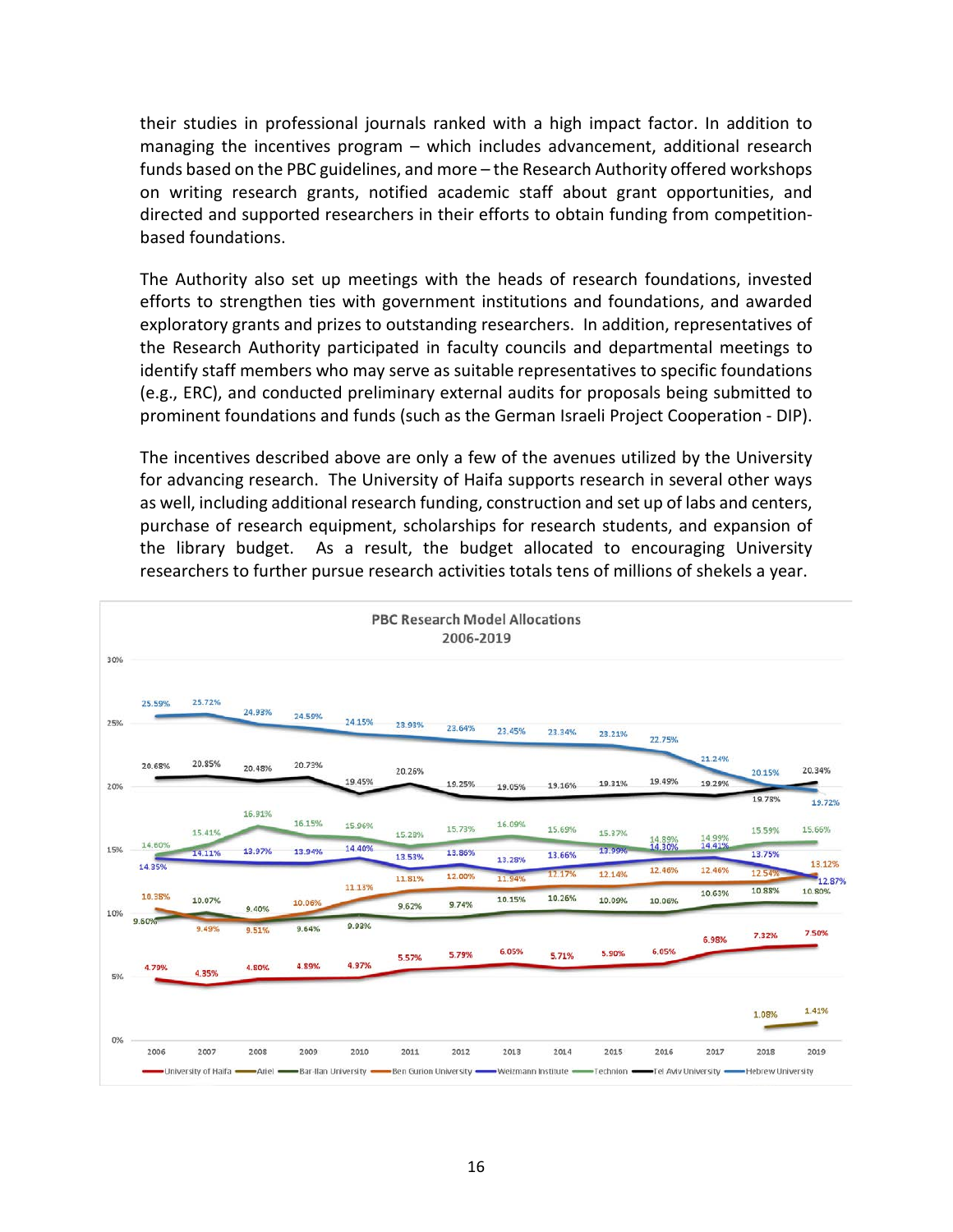**Hiring new faculty members**: During 2017/18, 29 new researchers joined the University and received start-up grants totaling approximately \$1 million. In addition, another \$1 million was used to complete the recruitment grants provided to researchers who joined the University the previous year.

### **Research Grant Awards**

During 2017/18, grants were received from government agencies, bi-national research foundations and foundations abroad.

### **Research Grants from government agencies**

- **Ministry of National Infrastructure, Energy and Water**: Researchers from the School of Marine Sciences and the Department of Geography and Environmental Sciences received a total of NIS 817,677.
- **Ministry of Science and Technology** researchers from the Charney School of Marine Sciences, the Faculty of Law, and the Departments of Gerontology, Sociology, Environmental Sciences, Economics and Computer Science received an impressive number of research grants totaling NIS 6,200,180.
- **Ministry of Defense**  Grants were awarded to researchers from Departments of Computer Science, Evolutionary and Environmental Biology, Marine Technologies and Physiotherapy, totaling NIS 1,035,619.
- **Ministry of Education** Two groups from the Faculty of Education received grants totaling NIS 1,791,000, as part of a Call for Proposals for the development of research-based models on the training teachers in heterogeneous classrooms.
- **The Water Authority** Researchers from the Department of Geography and Environmental Studies and the Department of Natural Resources and Environmental Management received research grants totaling NIS 999,925.
- **The National Insurance Institute** Researchers from the Departments of Creative Arts Therapies, Political Science and Gerontology received research grants totaling NIS 1,022,260.

**Ministry of Science – A Call for Proposals for Establishing Knowledge Centers:** The University received NIS 3 million from the Ministry of Science to establish a national knowledge center for emergency and disaster management. The Center is headed by Prof. Debra Shmueli of the Department of Geography and Environmental Studies, and includes researchers from the Technion, the Hebrew University, Rafael, the Holon Technological Institute, Tel Hai College, the Haifa Municipality and Natan – a grantmaking foundation engaged in building the Jewish future. The Center will serve as a knowledge base for policy makers, decision makers, as well as the academic community and professionals from all sectors involved in the field.

**Trump Foundation**: Professor Roza Leikin of the Faculty of Education was awarded a grant of NIS 2,270,000 by the Trump Foundation for her research on Mathematical Mapping - Open Tasks for Mathematical Thinking.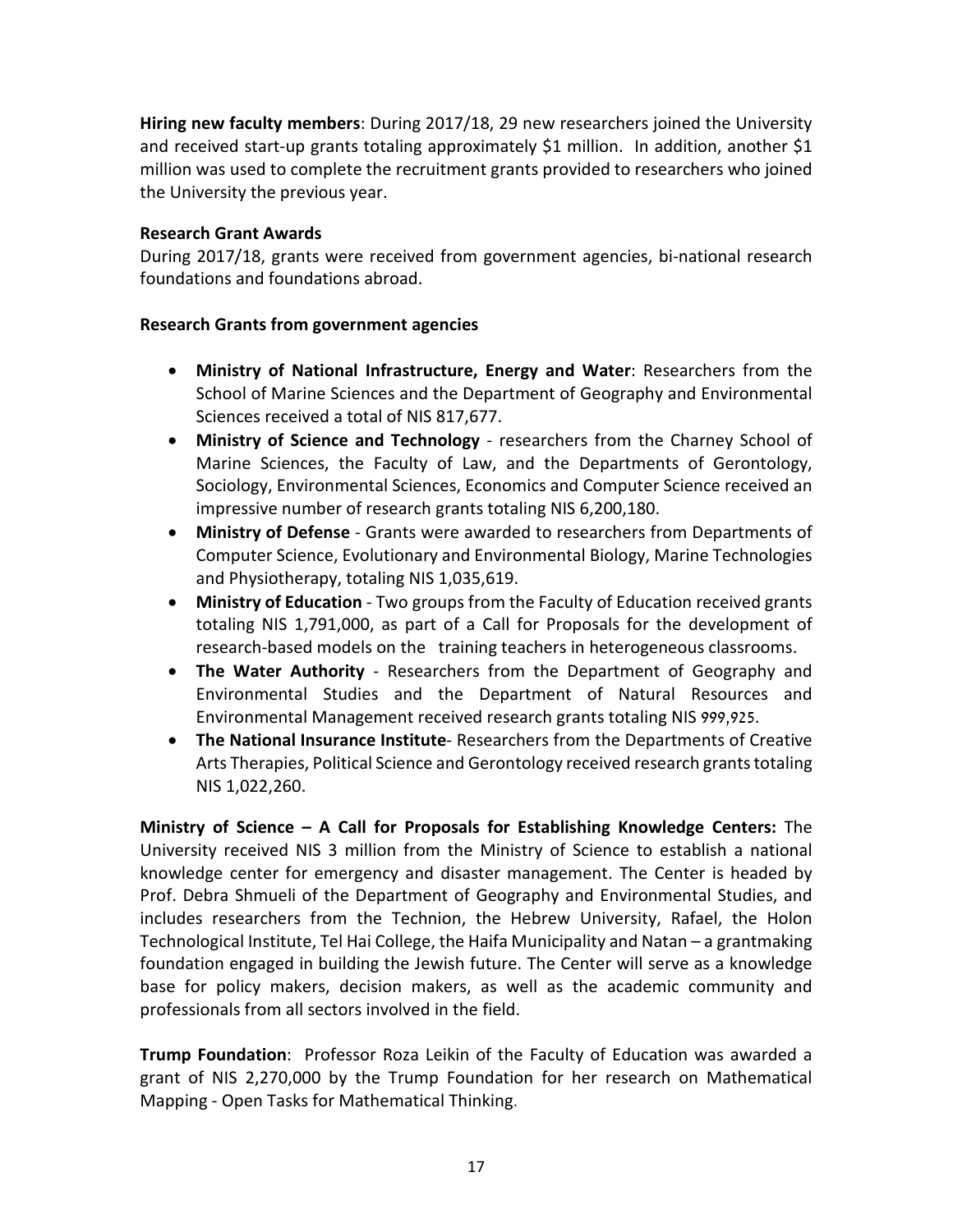### **International Cooperation:**

During the year, we strengthened cooperation with European and American researchers within EU programs, binational foundations, federal funds and German governmental international funding frameworks.

Bi-national Research Grant Awards: This year, University researchers secured impressive research grants from binational foundations from the US, Germany, India and China. A few prominent examples include:

### **Israel-United States**

- **BARD** A foundation that focuses on agricultural research awarded NIS 507,780 to Professor Abraham Korol from the Institute of Evolution.
- **BSF**  A total of NIS 2,129,762 was awarded to a number of University researchers including, Dr. Dalit Barkan from the Department of Biology; Dr. Sarit Avrani from the Department of Evolutionary and Environmental Biology; Dr. Eyal Privman from the Department of Evolutionary and Environmental Biology; Dr. Sigal Zilcha-Mano from the Department of Psychology; and Dr. Edwin Lebrija-Trejos from the Department of Biology and Environment at Oranim.
- **NSF-BSF** A unique collaboration of the US-Israel binational foundation and the United States National Science Foundation enables Israeli researchers to participate in research funded by federal funds. Dr. Noga Ron-Zewi from the Department of Computer Science was awarded NIS 426,000 and Professor Shuly Wintner from the Department of Computer Science received NIS 284,000.

### **Israel-Germany**

- **The German-Israeli Foundation for Scientific Research and Development (GIF)** A total of NIS 1,201,648 was awarded to researchers from the Faculty of Natural Sciences including Dr. Iris Reuveni and Dr. Sarit Avrani, who were each awarded NIS 100,000 for young researcher grants, and Dr. Nir Sapir who received a NIS 1 million grant.
- **A Joint Grant to the Israeli Ministry of Science, Technology and Space and the German Federal Ministry of Education and Research (BMBF)** – A grant NIS 157,000 was awarded to Dr. Roee Diamant from the Hatter Department of Marine Technologies for his research conducted in cooperation with researchers from Tel Aviv University.
- **German Research Foundation (DFG)** The Foundation encourages cooperation between Israeli and German researchers. Prof. Shuly Wintner from the Department of Computer Science and Dr. Anat Prior from the Faculty of Education received a grant of NIS 998,655.
- **Volkswagen with Lower Saxony**  Supports collaboration programs between universities and research institutions in Israel and Lower Saxony with the support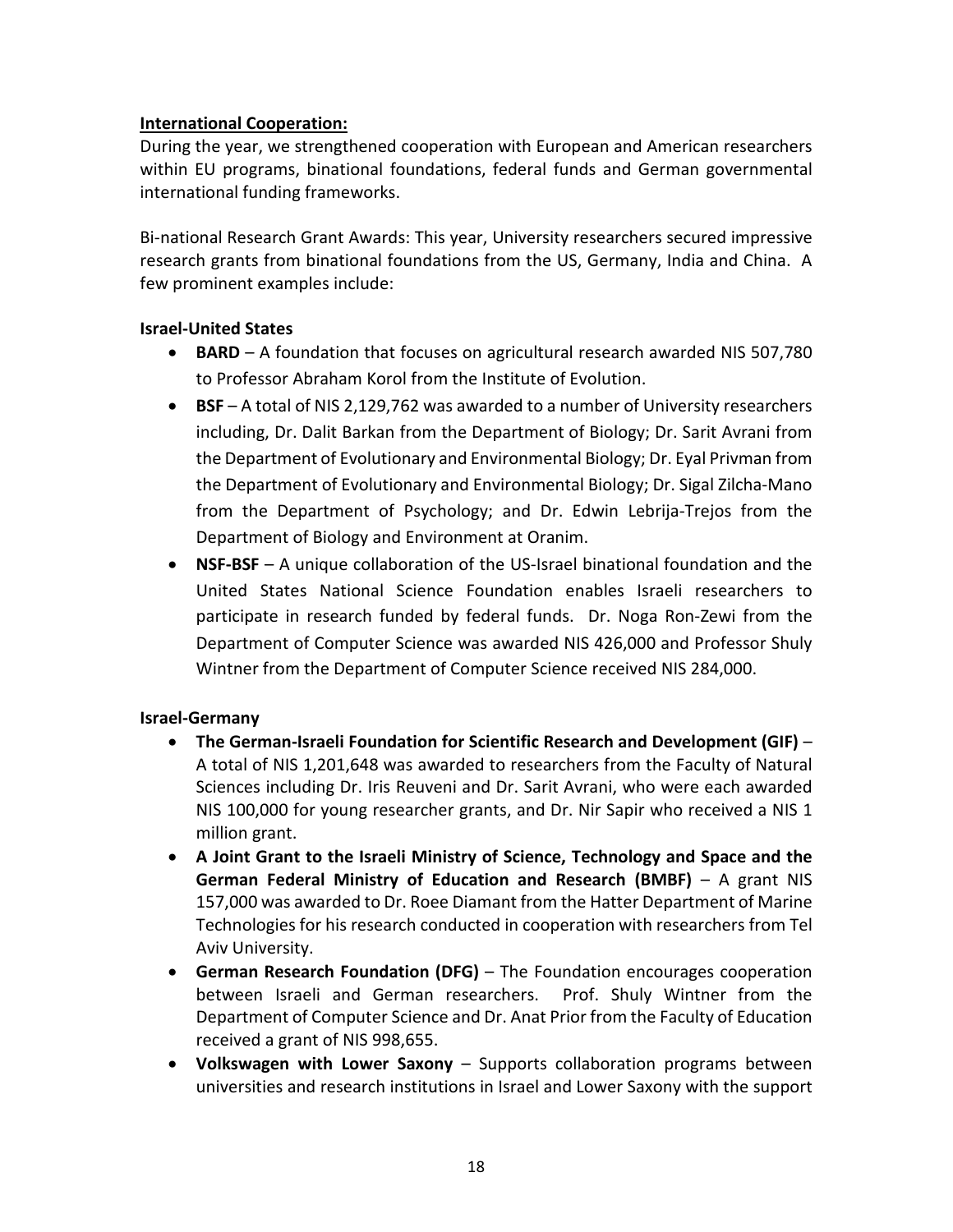of the Volkswagen Foundation. Dr. Rachel Kolodny of the Computer Science Department received a grant of NIS 726,997; Prof. Yossi Chajes from the Department of Jewish History received a grant of NIS 543,745.

### **Israel-China – ISF-China**

• Prof. Gal Richter Levin of the Department of Psychology and Sagol Department of Neurobiology received a grant of NIS 750,000; Dr. Inna Geisler-Salomon of the Department of Psychology received a grant of NIS 1,020,000.

### **Israel-India – ISF-India**

• Prof. Malka Halpern from the Department of Biology and Environment (Oranim College) received a grant of NIS 1,230,000.

### **United States Research Foundations:**

- **National Institute of Health (NIH)** A grant of NIS 3,439,809 was awarded to Dr. Johanna Czamanski-Cohen from the School of Creative Arts Therapies.
- **John Templeton Foundation** A grant of NIS 3,316,002 was awarded to Dr. Adi Livnat from the Department of Evolutionary and Environmental Biology.

### **Cooperation with the European Union:**

- As part of the EU Research Program, the University once again hosted the annual Researchers' Night event – this year on the topic of "Seventy Years of Israeli Innovation". About 2,500 visitors attended the event on the Mount Carmel campus and learned about cutting-edge research taking place at the University. The event was held in partnership with the EU's Marie Curie Program.
- Dr. Nimrod Marom from the Department of Archaeology and the Department of Marine Civilizations received a €1.5 million ERC Starting grant.
- Collaborative partnerships EU-funded projects that allow a number of researchers from different institutions to collaborate on large-scale research projects on topics defined as important by the European Union. These grants are used to pay salaries, purchase equipment and recruit young researchers (doc and post-docs). More importantly strengthen international research collaborations:
	- o Prof. Tsvi Kuflik of the Department of Information Systems is a partner in the CyCAT consortium, which focuses on improving digital literacy skills among the public. The issue came to the fore in light of the increasing use of digital communication between government and citizens.
	- o Dr. Dror Angel of the Department of Marine Civilizations is a partner in futureEUaqua, which promotes natural, organic and conventionally friendly agriculture for large fish species and low-level organisms in Europe. The importance of the project stands out against the backdrop of climate change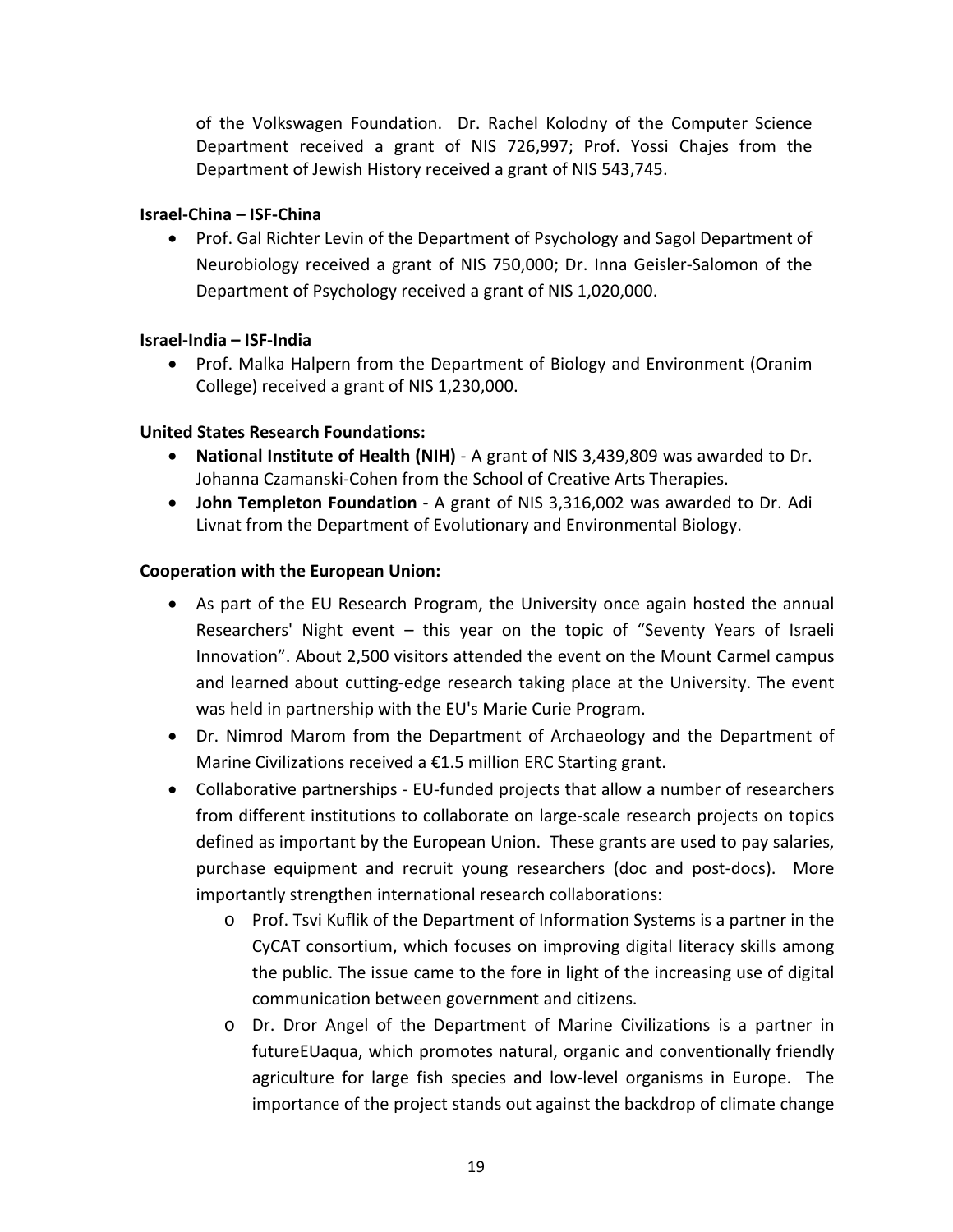and in view of the future challenges posed by the increasing demand of consumers for responsibly produced, high quality food. This grant is a fourth grant to Dr. Angel as part of the EU research program.

- o Prof. Uri Hershberg of the Faculty of Natural Sciences is a partner in the iReceptor Plus consortium that promotes the preservation of human immunological information and the integration and controlled distribution of information.
- o Prof. Eran Vigoda-Gadot, Dean of the Herta and Paul Amir Faculty of Social Sciences, Dr. Alan Hartman of the Department of Information Systems, and Dr. Itai Beeri of the School of Political Science are partners in the SeeRRI consortium, which promotes the 'Responsible Research and Development' approach in regional innovative research (Regional Responsible Research and Innovation), through the establishment of collaborative networks between universities, industry, government bodies, and civil society.
- o This year, 14 University researchers joined the European Cooperation in Science and Technology (COST) Program, which helps foster international cooperation while coordinating research efforts on related or synergistic topics.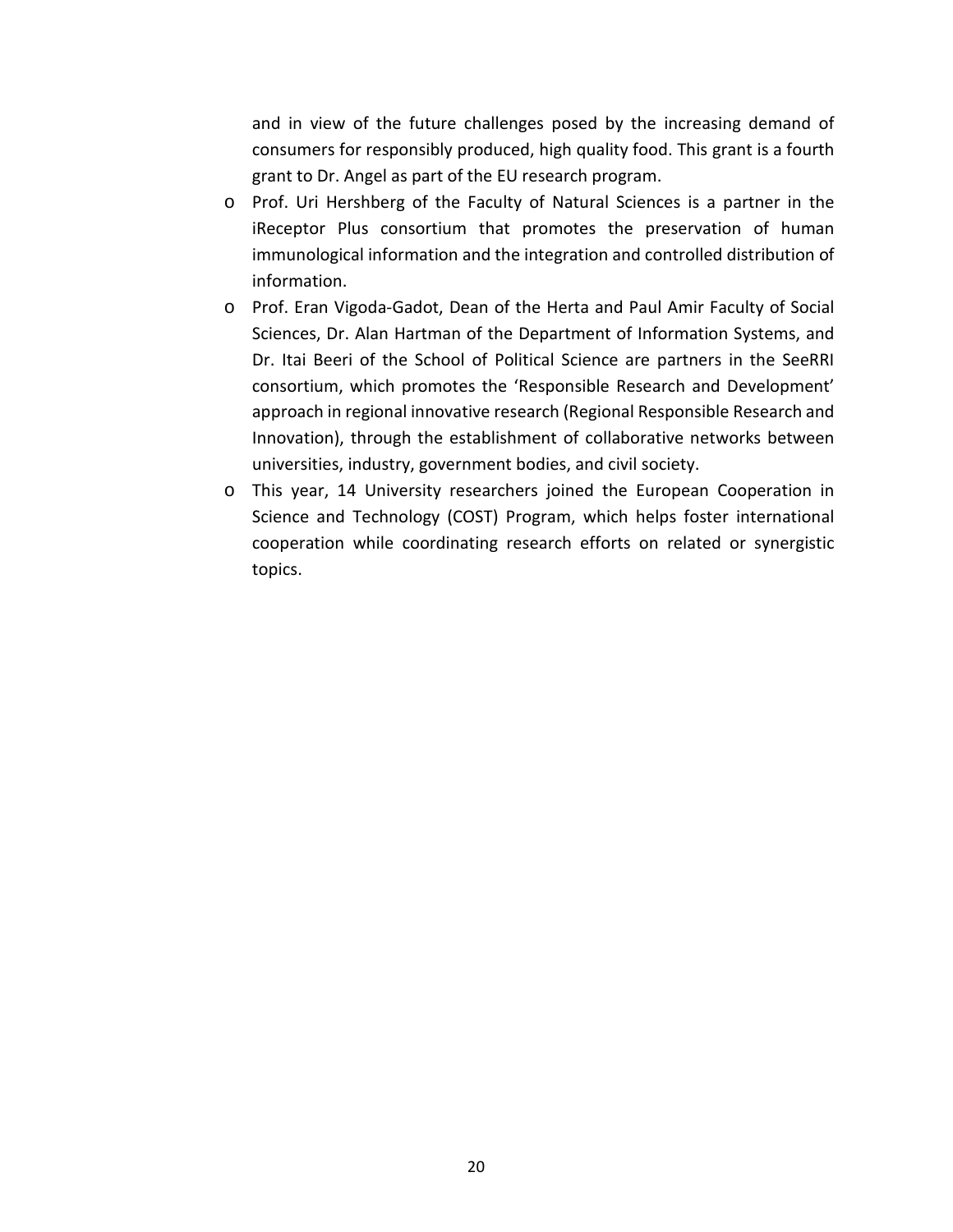# **Administration and Physical Development**

In the past year, the University continued to invest in physical development to meet the many needs arising from the recruitment of researchers, academic development of the university, increasing number of graduate students, and the opening of new interdisciplinary programs. Total outlays for physical development in 2017/18 were NIS 33 million, compared to approximately NIS 28 million in the year 2016/17. The budget for physical development for 2018/19 was set at NIS 67 million, which includes allocations for the construction of the Faculty of Social Welfare and Health Sciences building, additional floors in the Herta and Paul Amir Faculty of Social Sciences building, and the SAP Financial Project (a multi-year project integrating an enterprise resource planning system).

Physical development in the past year included new construction projects, with main efforts focused on the Faculty of Welfare and Health Sciences Building; and the Herta and Paul Amir Faculty of Social Sciences building, in which the construction of the additional floors structure and basic infrastructure were completed.

This year, the University's master plan was approved, which will provide an additional 154,000 square meters around the campus.



Note: The 2019 budget includes NIS 6.5 million for the SAP financial project.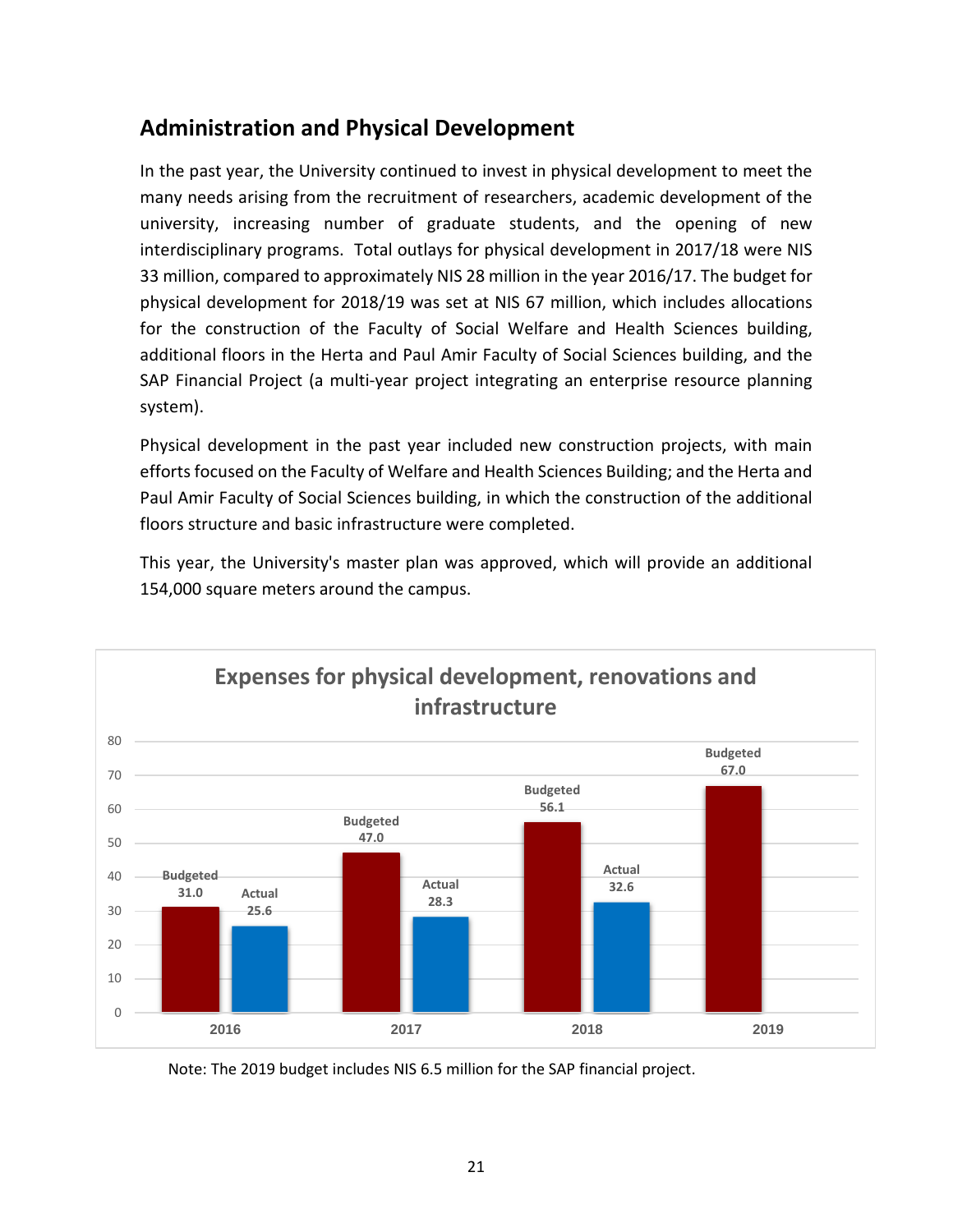#### **Major Development Projects**

**The Faculty of Social Welfare and Health Sciences Building** is currently nearing completion. The building, comprising a total area of 5,340 square meters, including dedicated labs and classrooms for the Faculty of Social Welfare and Health Sciences, was constructed at a cost of NIS 56 million. The project was launched with the generous support of the Israeli Council of Higher Education, the Cheryl Spencer Foundation, and Mr. Maurice Kanbar, longstanding friends of the American Society of the University Haifa. The building is being inaugurated as part of the events of the  $47<sup>th</sup>$  meeting of the Board of Governors.

**Additional Floors of the Rabin Social Sciences Complex and an Animal Laboratory:** Thanks to a very generous gift of NIS 40 million from Herta and Paul Amir last year, four additional floors are being added to the Rabin complex, comprising a total of 3,200 square meters. The four floors will house new programs and departments, including the Department of Information and Knowledge Management in the Faculty of Social Sciences and the Department of Cognition in the Faculty of Management, and will enable the recruitment of new faculty members into existing departments. Construction is estimated to be completed during 2020. The project includes an animal research laboratory, being constructed at a cost of NIS 10 million with funding provided by the Council of Higher Education and the Sagol Department of Neurobiology, which will support research activities of the Faculties of Natural Sciences and Social Sciences.

**The Lorry I. Lokey City Campus**: As part of our Multiversity vision and strategic plan to expand its downtown presence, the University acquired the Dylan Tauber Building (formerly Carmel College) with the generous support of Chairman of the Board of Governors, Prof. Alfred Tauber. The 2,800 square meter building was inaugurated in November 2018. The University also leased a three-story, 1,500 square meter building from the Haifa Municipality, located at 4 Palmer Street. The renovation will take place in the upcoming year, together with the renovation of the building at 63-67 Hanamal. The building will be fitted with advanced research laboratories and classrooms. The renovation will be funded in part by the Haifa municipality, which has allocated NIS 10 million for the project, and with the generosity of Mr. Lorry I. Lokey and Mr. Brad Bloom, friends of the American Friends of the University of Haifa. The buildings will house the newly established School of Data Sciences, and include the Departments of Computer Science, Information Systems and Statistics.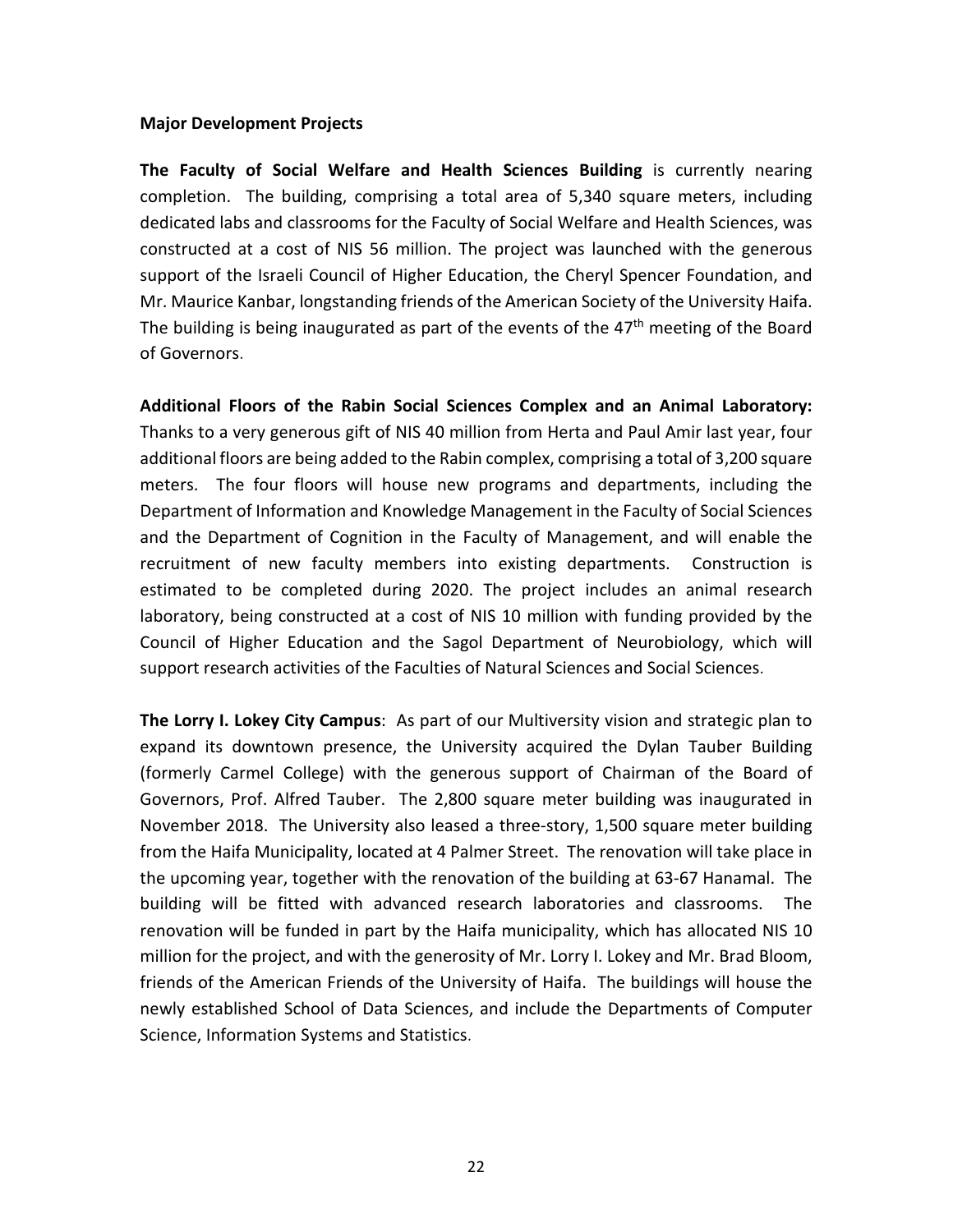**The Cable Car Project** has been approved by the Ministry of Transportation. The University has begun construction, which involves lowering the parking lot of the Reuven Hecht Arts Center to enable the cable cars to pass. Estimated completion date of the project is October 2020.

**The Helmsley Health Discovery Tower** at the Rambam Health Care Campus is a joint project of Rambam, the University of Haifa and the Technion. The Tower will include 20 floors (each 1,400 square meters) six of which will allocated for University of Haifa research laboratories in the fields of neurodevelopmental disorders, life sciences and nursing research. Construction of the shell has begun and will be completed at an estimated cost of NIS 83 million. The project is being managed by Rambam Health Care Campus.

The University has additional building plans for the medium term, which are dependent on enlisting additional resources: the addition of 500 beds to the student dormitories (funded by the Council for Higher Education), the purchase of the 'Casino building' in downtown Haifa, and leasing an additional facility from the Haifa Municipality in the downtown area.

### **University Administration**

The University's administration is responsible for providing services to the academic units and for supporting research activities. The University continued to measure and evaluate various areas of operation this year. In addition, we completed numerous projects to improve services provided to students and faculty.

**The Younes and Soraya Nazarian Library:** As part of our commitment to improve services for students and faculty members, a number of new projects are now underway, including the Interlibrary Loan Project – a national initiative for sharing research and educational resources with libraries in Israel and around the world. The two-year pilot project was approved by Forum of University Directors. In cooperation with the Graduate Studies Authority, the Library now assigns a personal information liaison to doctoral students to assist with their research. The Library staff is now offering consultation services via WhatsApp; launched an improved library website that meets the changing usage patterns of our faculty and students; and expanded the Library collection through the purchase of electronic book services. In addition, the Library joined forces with the Office of the Dean of Students to establish an academic writing help center.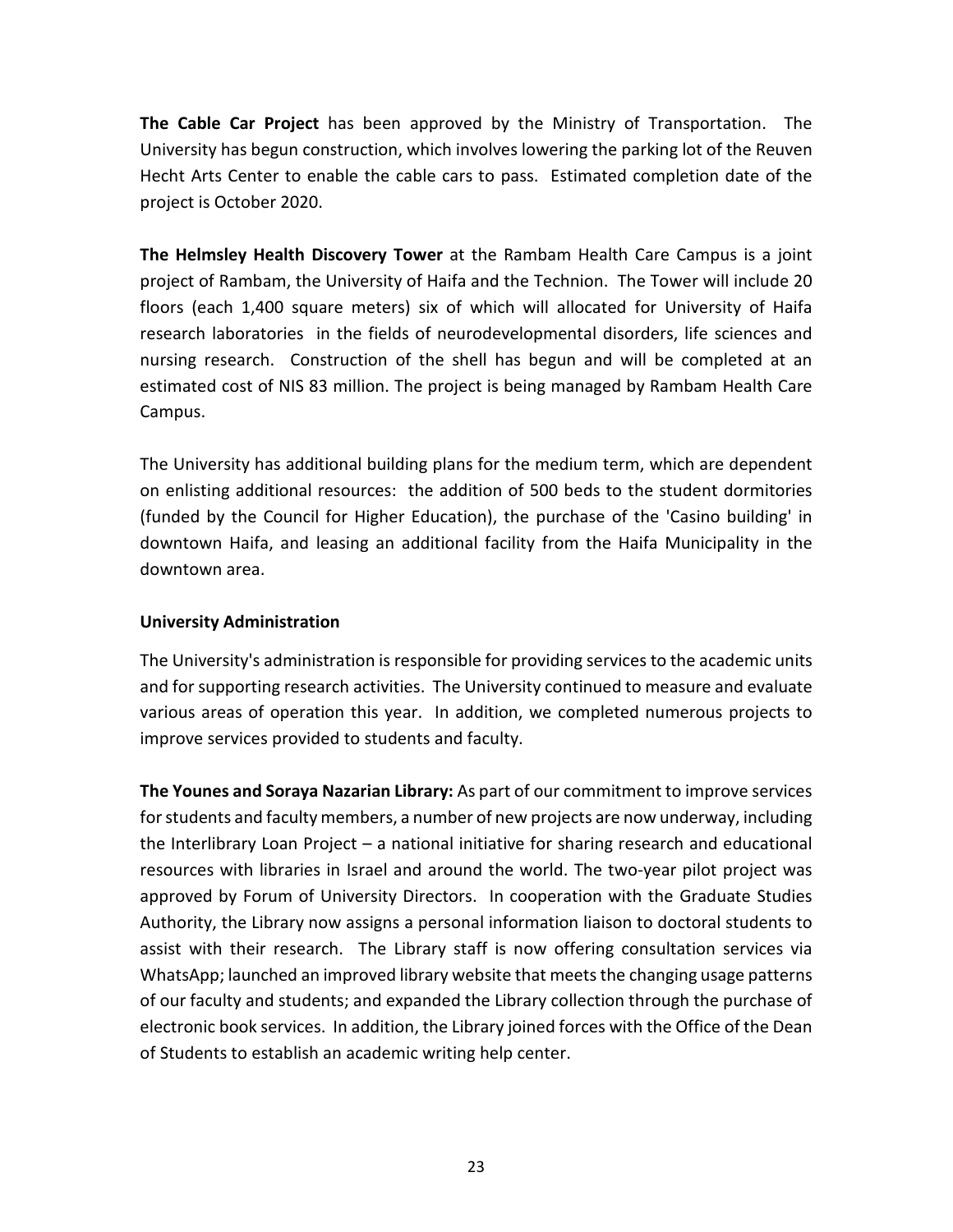This year, the Library hosted a "Digital Hackathon," as part of our efforts to promote Digital Humanities. In addition, we continued the process of joining DARIAH, a European network designed to enhance and support digitally enabled research and teaching across the Arts and Humanities. The Library also hosted a symposium on the topic, with representatives from the Office of the Chief Scientist and all Israeli universities attending.

In the field of research, teaching and cultural heritage services, we completed the transfer of the digital objects system into the new library management system. We continued scanning and making new materials accessible. This year, the Library continued to lead the digitization projects for the preservation of the cultural and artistic heritage of the Haifa Municipal Theatre.

The Library is in the process of launching a social media crowdfunding campaign, the proceeds of which will be used to maintain and develop important databases, purchase books and expand operating hours of the library.

**Computing and Information Systems Division** continued their efforts to digitize and improve services for students, researchers and faculty. The Division completed the development of the CRM system that supports the MAPAL project, which helps increase the enrollment and matriculation of potential students. System data enables advanced statistical analysis of the registration data and the enrollment process in the Student Administration Division and the various departments. In the coming months, a new version will be released that will expand registration accessibility from student's smartphones, and soon it will be possible to generate reports with data that will help to mitigate drop-outs, as well as a database system for course graders and exam scores that increases student privacy. In addition, a management system for "soft" resources was implemented at the Office of the Rector, and computers were acquired for use by lecturers in classrooms.

In the past year, the Privacy Protection Act and the European GDPR standard became law. The Computing Division has published an official document on privacy protection and setting new work standards for privacy protection. To further ensure data security, steps were taken to migrate computer stations to a unified and secure university network.

**Infrastructure:** We continued the multi-year program for upgrading the University's communications network. All university mailboxes have migrated to Google and Microsoft cloud services, and most telephones have been replaced by digital IP devices, which are fully interoperable with the user's computer.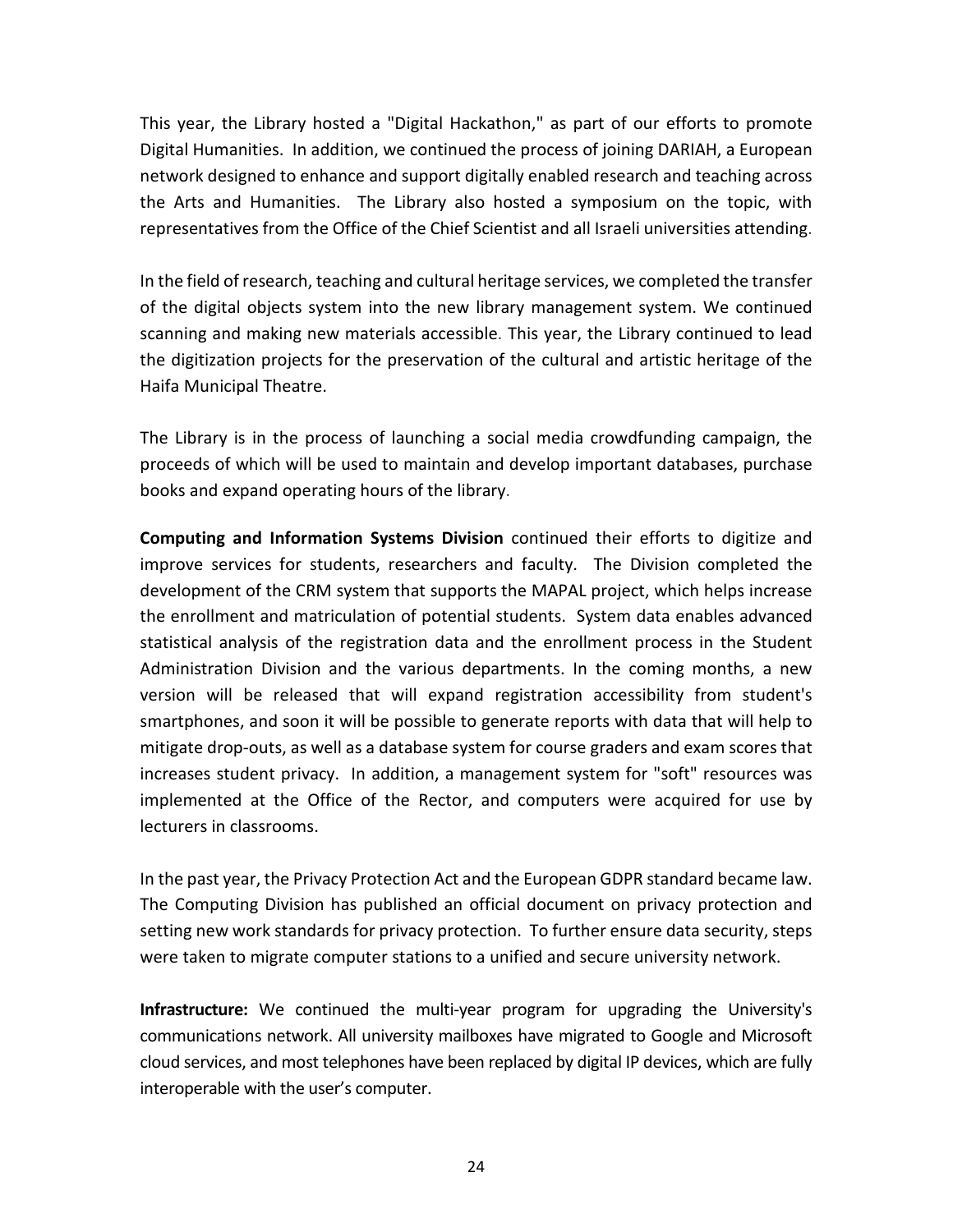Installation of the communications system was completed in the Dylan Tauber building, located in the Lorry I. Lokey City Campus, and is now connected to the University computer network.

**Student Administration:** Recruitment and Marketing Division underwent major changes under the direction of the Student Administration Division. The new process went into effect in the past academic year. The Division held three "Open House" days for potential students, staffed with personal counselors and advisors for students who were considering their options. The recruitment and marketing activities led to an impressive increase in the number of new students who enrolled in the 2019-20 academic year.

### **Human Resources:**

This year we accomplished a major step by directly employing the University cleaning staff, who were previously employed through an outside contractor. Some 80 employees were hired, most of them as administrative staff. The recruitment process included hosting informational sessions and providing special guidance. We are the first university to achieve this major step toward social justice within our community.

During the past year, the University Archives produced the book "A Tower of Memories" - a collection of memoirs by university employees who took part in a writing workshop.

**Quality Management System and Green Campus:** The University of Haifa was recognized in 2008 as a "green campus" by the Ministry of the Environmental Protection, and regards respect for the environment as a valuable and integral part of its organizational culture. The University is the only academic institution in Israel that is certified for its adherence to environmental management standards and is the only university that reports on greenhouse gas emissions. This year the activities continued as part of the University's commitment to complying with ISO14001 environmental management standards.

- As in previous years, we organized a Good Deeds Day in cooperation with the University's Flagship Project, in which 100 faculty members volunteered in six different locations to help renovate schools for children with special needs, work in community gardens throughout Haifa, clean up the Carmel Nature Reserve, volunteer in geriatric centers.
- On Tu B'Shvat we inaugurated a community garden on the roof of the Hatter Student Building, with the support of the State of Israel's Ministry of Justice and in collaboration with the Kadas Center for Green Roof Research. In addition, a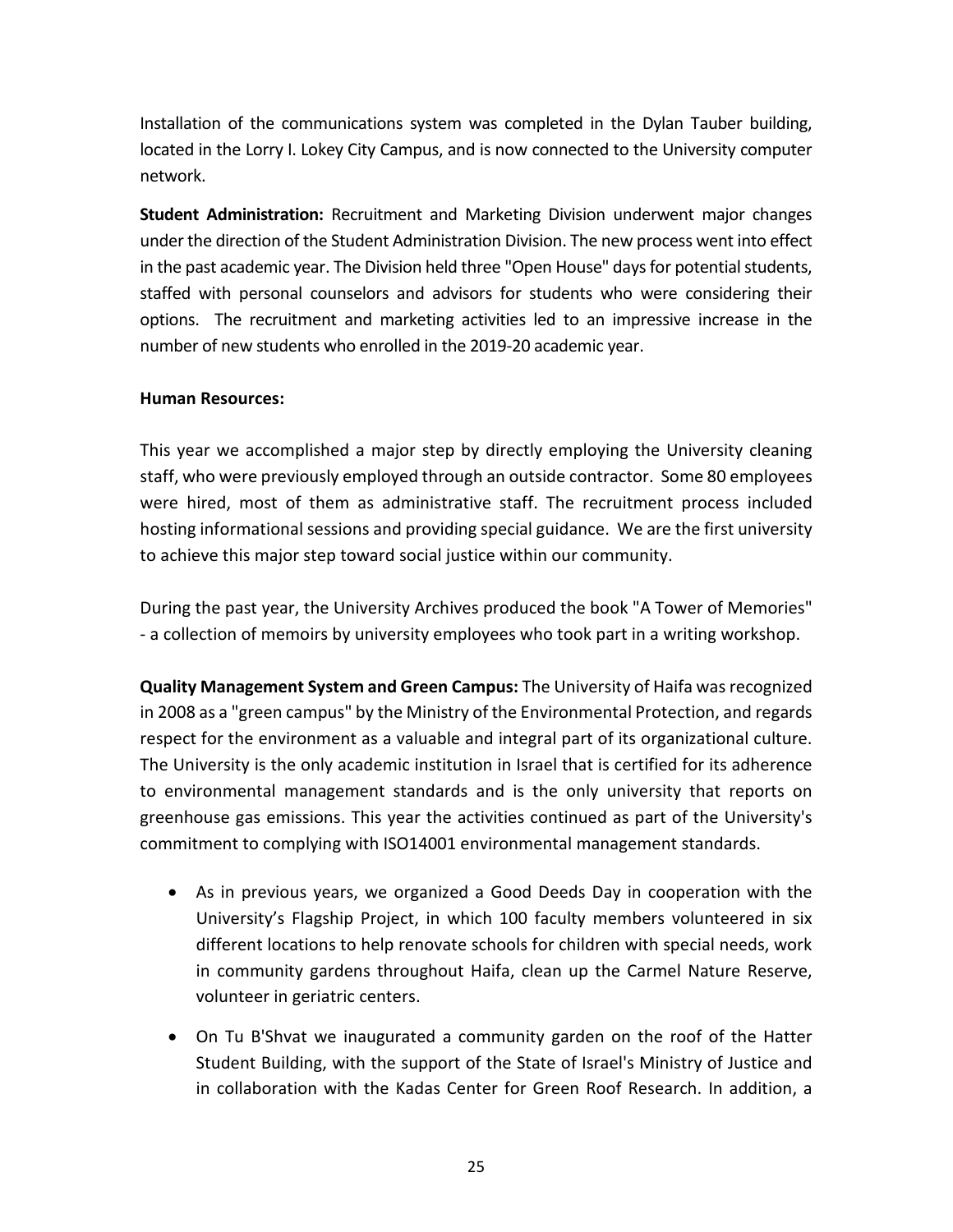community garden was inaugurated in the dormitory complex, with a newly installed compost facility.

- Smoking throughout the campus has been limited to designated smoking areas.
- Feeding of campus cats has been regulated by placing feeding stations near the buildings.
- Students were involved in other environmental activities cleaning beaches, maintaining two community gardens throughout Haifa neighborhoods (Ein Hayam and Neve Sha'anan), cleaning up public parks in the Hadar neighborhood, establishing the "Robin Food" coffee shop in the Talpiot market in Haifa.

Efficiency and savings: This year, reorganization of campus security systems will resulted in future savings of about NIS 1.6 million per year; water meters and LED lights were installed, and several outdated electrical infrastructures were replaced.

Thanks to funding of NIS 6 million over a two-year period from the Council for Higher Education, we continued to improve the accessibility of campus facilities for individuals with disabilities.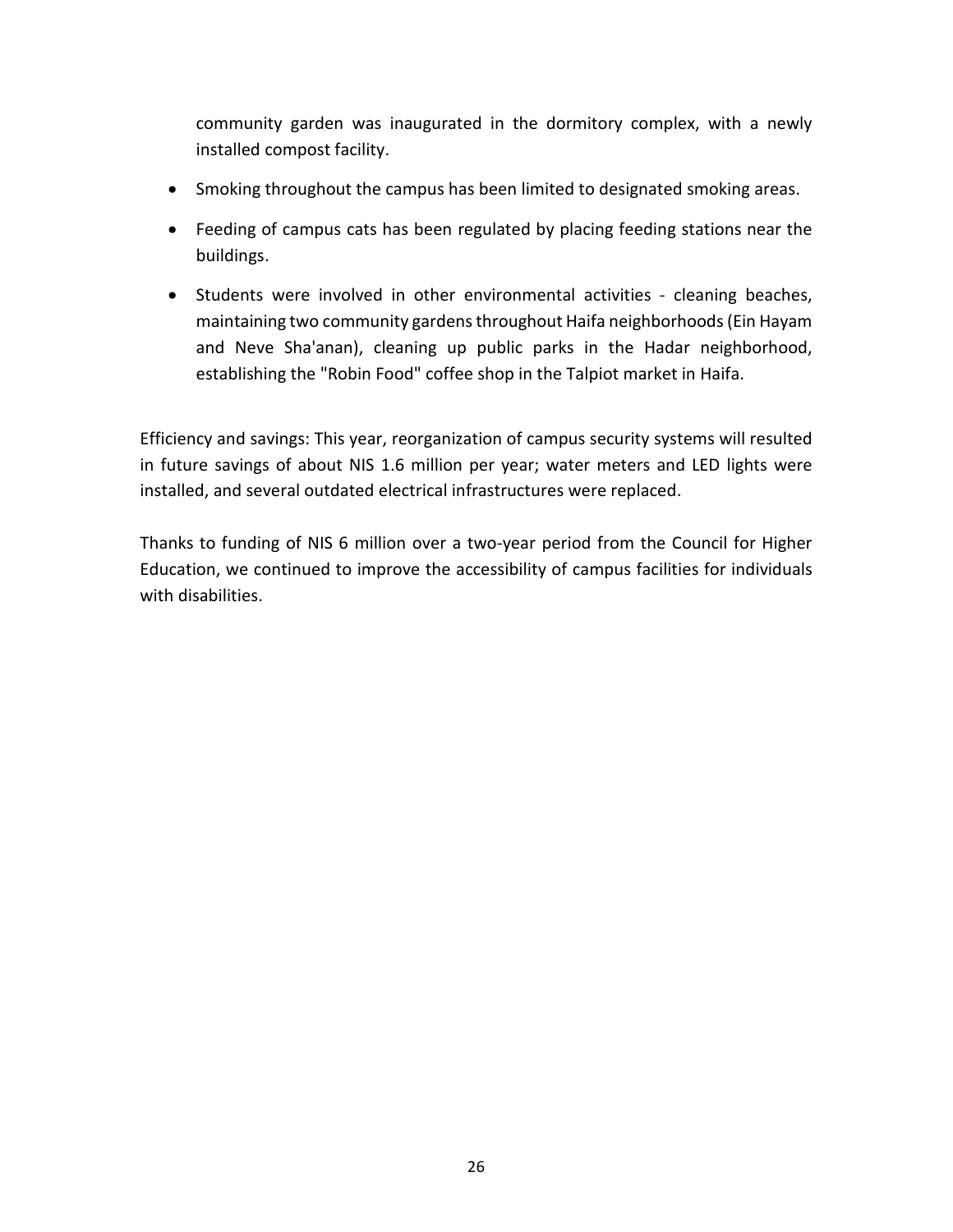# **Budget**

The regular budget for the 2018/19 academic year is NIS 931 million, compared with actual expenditures of NIS 929.5 million for the 2017/18 academic year. The 2018/19 budget reflects academic development while maintaining a balanced budget.



The 2018/19 budget is based on 17,460 students, including 7,920 undergraduate, 8,040 masters' students, and 1,500 doctoral students – an increase of 200 students compared to the previous year.

The income side of the 2018/19 budget includes an allocation of NIS 643 million from the Council for Higher Education (CHE), compared to 2017/18's allocation of NIS 650 million. From this allocation, NIS 326 million is the result of the teaching model and NIS 221 million of the research model.

The following graph describes the allocations made by the CHE in recent years (allocations constitute 69% of the regular budget). Most of the decline in the CHE's allocations this year stems from a decrease in the University's income from the teaching model.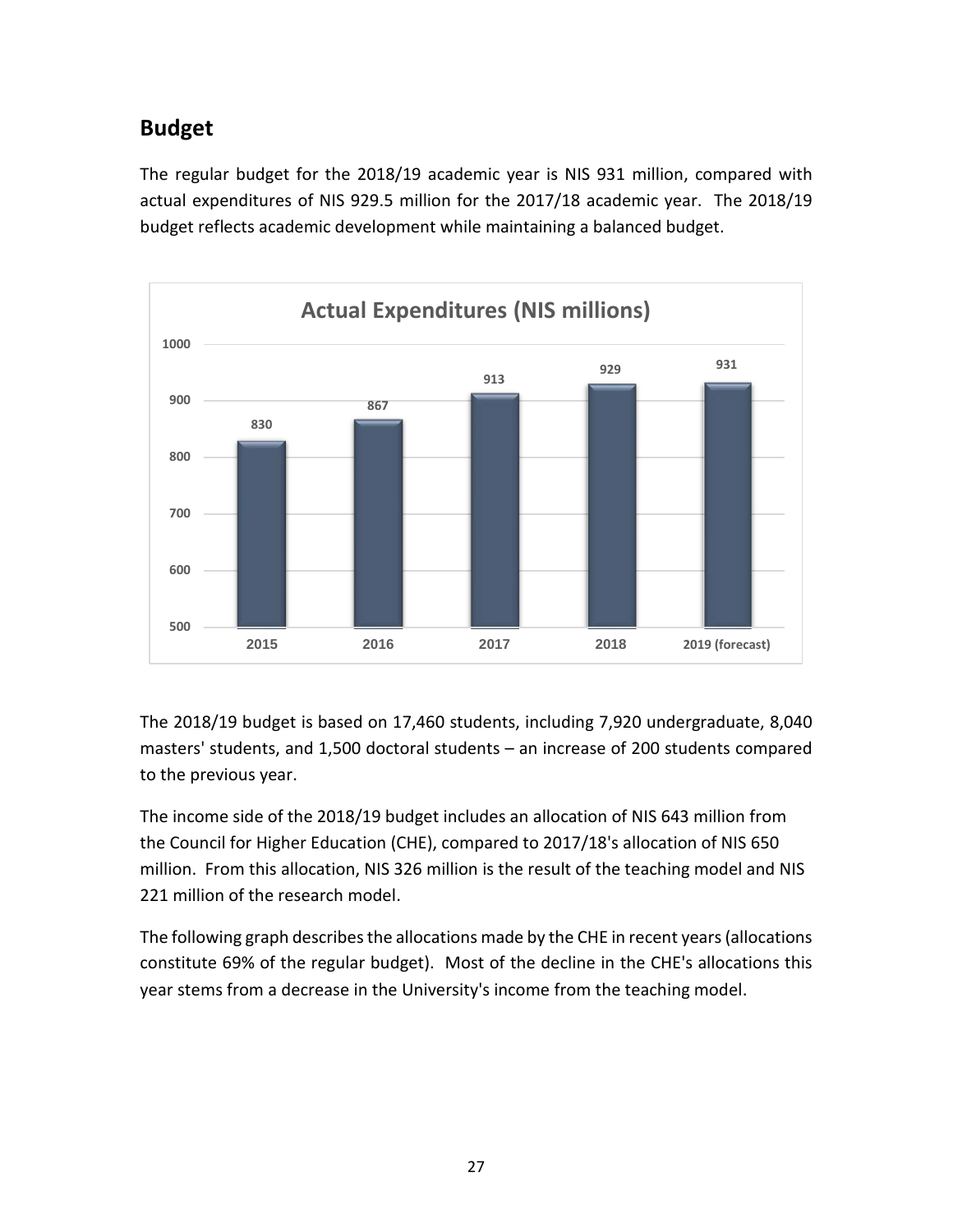

The total donations budget for 2018/19 was set at NIS 100 million (\$ 27 million), of which NIS 10.8 million was allocated to the regular budget and the remainder for development projects, research budgets, closed budgets and funds. In 2017/18, total income from donations was NIS 51 million (\$ 14.4 million), of which NIS 6.8 million was allocated to the regular budget, and the remainder to development projects, research budgets, closed budgets and funds. Actual performance in 2017/18 does not include the receipt of a joint donation to the Rambam Health Care Campus and the University of Haifa, in the amount of approximately NIS 20 million (approximately \$ 5.5 million), which is designated for the construction of the Helmsley Health Discovery Tower. The total commitment from The Helmsley Charitable Trust for this project is \$18 million.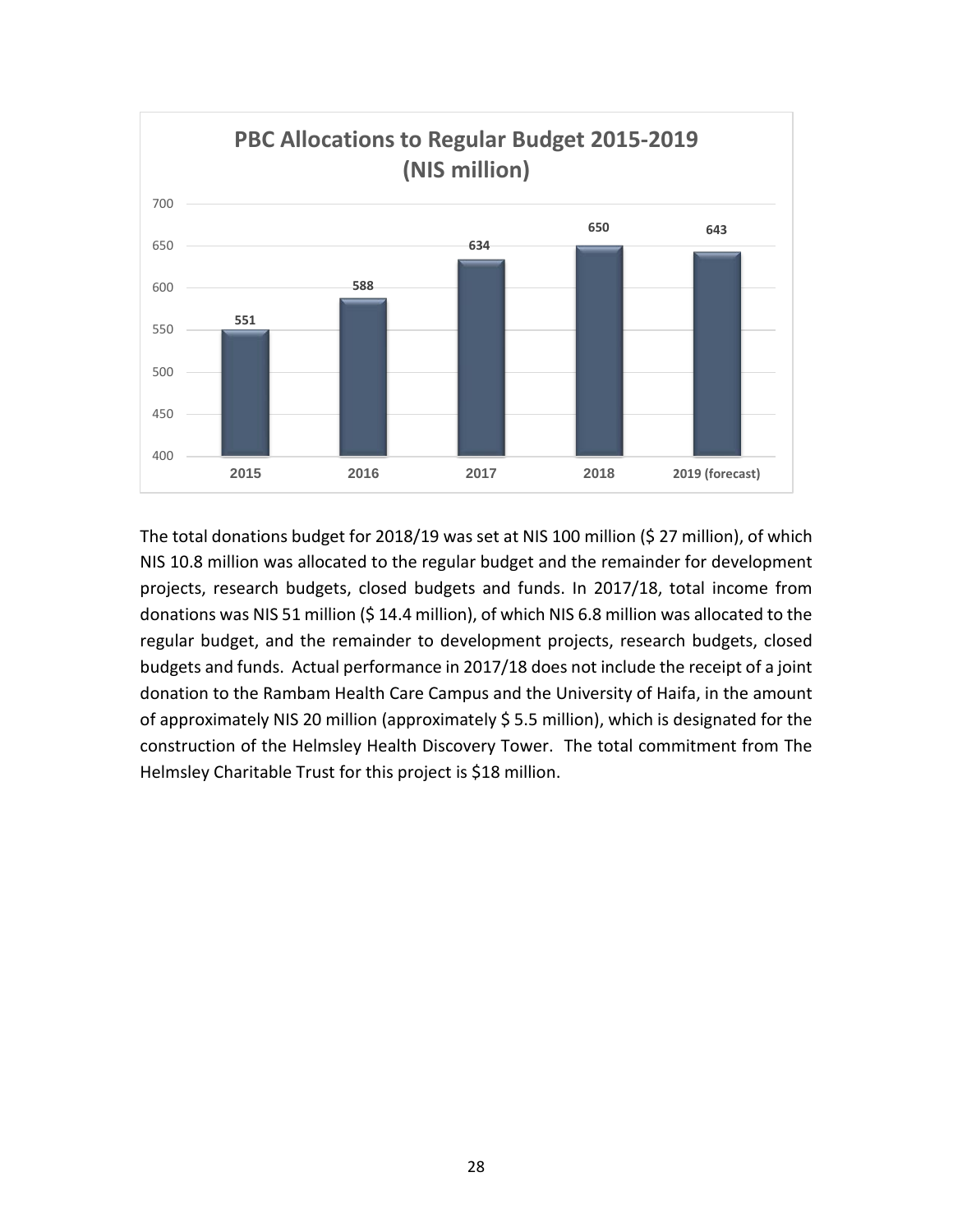

### **2018/2019 Budget vs. 2017/18 Actual**

|                              | 2017/18 Actual |        | 2018/19 Budget | %      |         |
|------------------------------|----------------|--------|----------------|--------|---------|
|                              |                |        |                | Change |         |
|                              | <b>NIS</b>     | $%$ of | <b>NIS</b>     | $%$ of |         |
|                              | million        | total  | million        | total  |         |
| <b>Regular Budget Income</b> |                |        |                |        |         |
| PBC allocation               | 650.5          | 70%    | 643.5          | 69%    | $-1.1%$ |
| Income from students         | 197.4          | 21%    | 208.7          | 22%    | 5.7%    |
| Other income                 | 81.6           | 9%     | 78.8           | 9%     | $-3.4$  |
| <b>Total Income</b>          | 929.5          | 100%   | 931.0          | 100%   | 0.2%    |
| <b>Expenses</b>              |                |        |                |        |         |
| Salaries and Pension         | 696.2          | 75%    | 732.3          | 79%    | 5.2%    |
| <b>Other Expenses</b>        | 233.3          | 25%    | 198.7          | 21%    | -14.8%  |
| <b>Total Expenses</b>        | 929.5          | 100%   | 931.0          | 100%   | 0.2%    |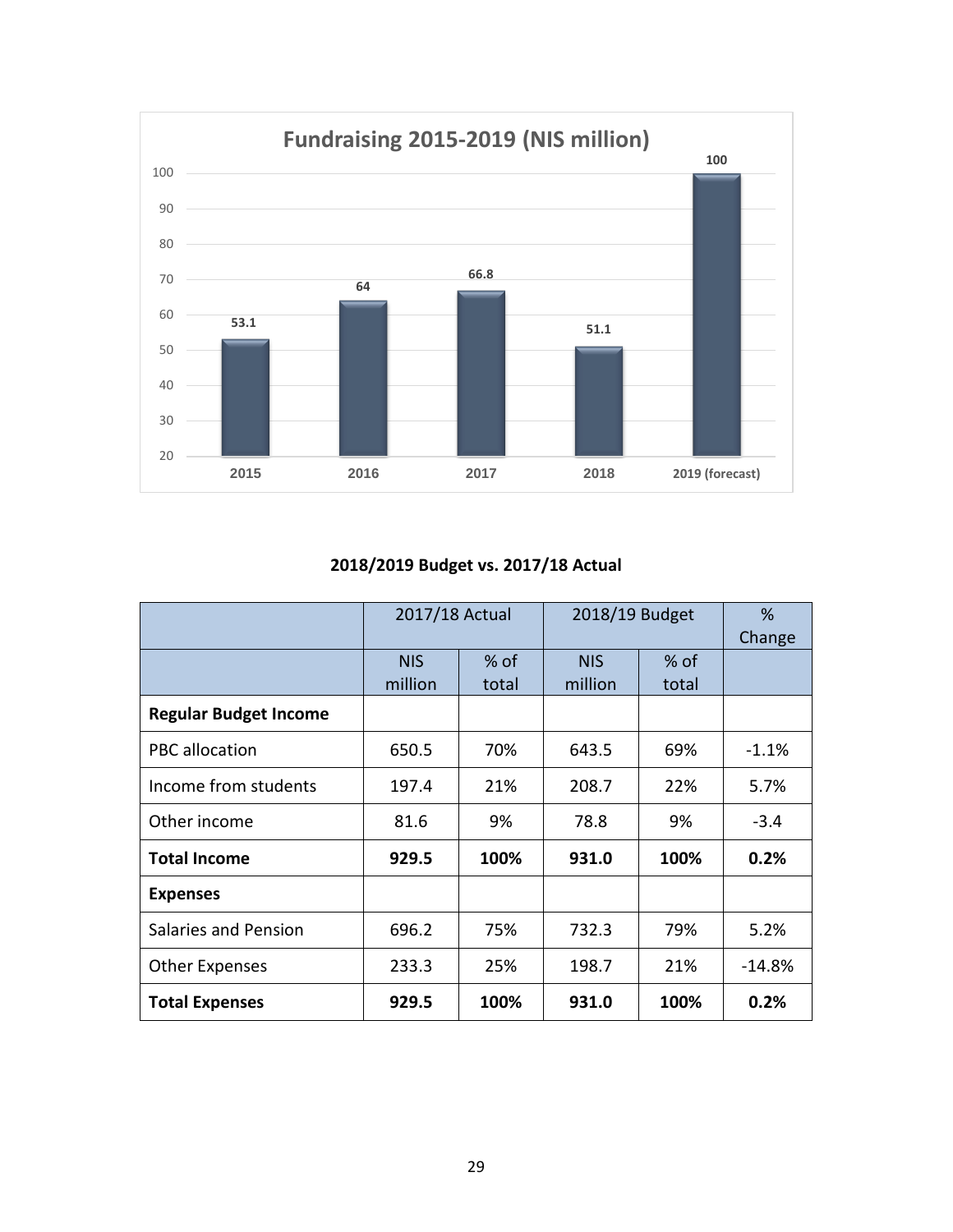The regular budget for 2018/19 reflects the academic development of the university, including the development and upgrading of teaching and research infrastructures and the hiring of new scientists. It also reflects the University's effort to cope with constraints and meet its goals over the course of the year.

In addition to the regular budget, activities carried out within the framework of research budgets totaled NIS 134 million, in accordance with the awarding of research grants, as well as activities associated with closed budgets of NIS 60 million, and development budgets, including physical development, of NIS 67 million. These activities are balanced in accordance with the resources available to the University.

### **Scholarships**

Funds allocated for scholarships from the regular budget in 2018/19 totaled NIS 38.9 million.

Scholarships given from the 2017/18 regular budget totaled NIS 41.1 million. Of this, NIS 10 million went to undergraduate students and NIS 31.1 million went to graduate students (MA, PhD, and Post-docs.)

In addition to the scholarships that were allocated from the regular budget, additional scholarships totaling NIS 35.8 million were given from closed budgets and research budgets.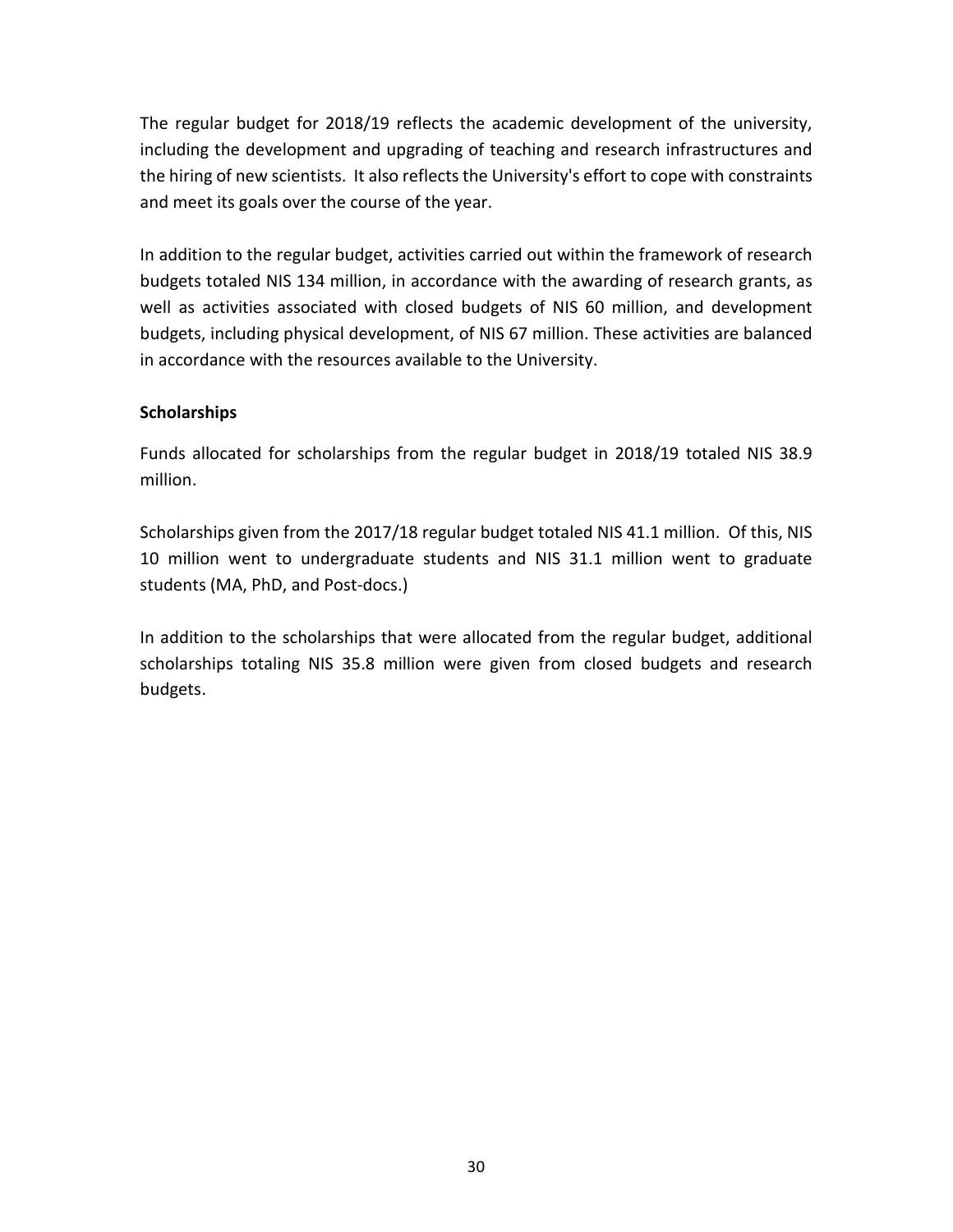# **Division for External Relations and Resource Development**

The Division for External Relations and Resource Development continued to focus its fundraising efforts to support the priority projects of the University. As the University continues to implement the multiversity vision and transition to a multi-campus university, it requires substantial resources to achieve its ambitious goals and support new academic programs. In the past year, the Division continued to strengthen relationships with longstanding University friends and it expanded its professional staff to further develop the University's international fundraising network.

The inauguration of the **Dylan Tauber Building** at the beginning of the current academic year (October 2018) marks a significant milestone in the expansion of the University's downtown activity. The Dylan Tauber Building joins the three existing buildings of the **Lorry I. Lokey City Campus**. The downtown campus, established with the generous support of Lorry I. Lokey and Prof. Alfred Tauber, will be the home of the new School of Data Sciences – the first of its kind in Israel.

Prof. Alfred Tauber is currently completing a six-year tenure as Chair of the Board of Governors. During this time, he generously supported a variety of projects including the Dylan Tauber Building and the Donors Garden; the Tauber Bioinformatics Research Center; the Wild Cereal Gene Bank research facilities; the National Outcome Rehabilitation Monitoring Implementation and Research Project (with the Ministry of Health); and student scholarships in various disciplines. Prof. Tauber's longstanding and generous support places him as the largest donor since the establishment of the University. He will continue to be involved in the University in his new role as Honorary Chairman.

We are pleased to welcome Mr. Bradley Bloom as the incoming Chair of the Board of Governors. Mr. Bloom is a senior volunteer leader at the Combined Jewish Philanthropies of Boston, a founding member of the Boston-Haifa Partnership and a driving force behind the new Digital Health District Initiative in Haifa.

In December 2018, the University and Rambam Health Care Campus hosted a ceremony marking the completion of the first floor of the Helmsley Health Discovery Tower. The joint project is regarded as one of the most important projects in the fields of medicine and life sciences in Israel. The project was launched thanks to a generous gift from the The Leona M. and Harry B. Helmsley Charitable Trust. The Division is continuing to invest considerable time and effort to secure additional resources necessary to build and furnish the 20-floor Tower.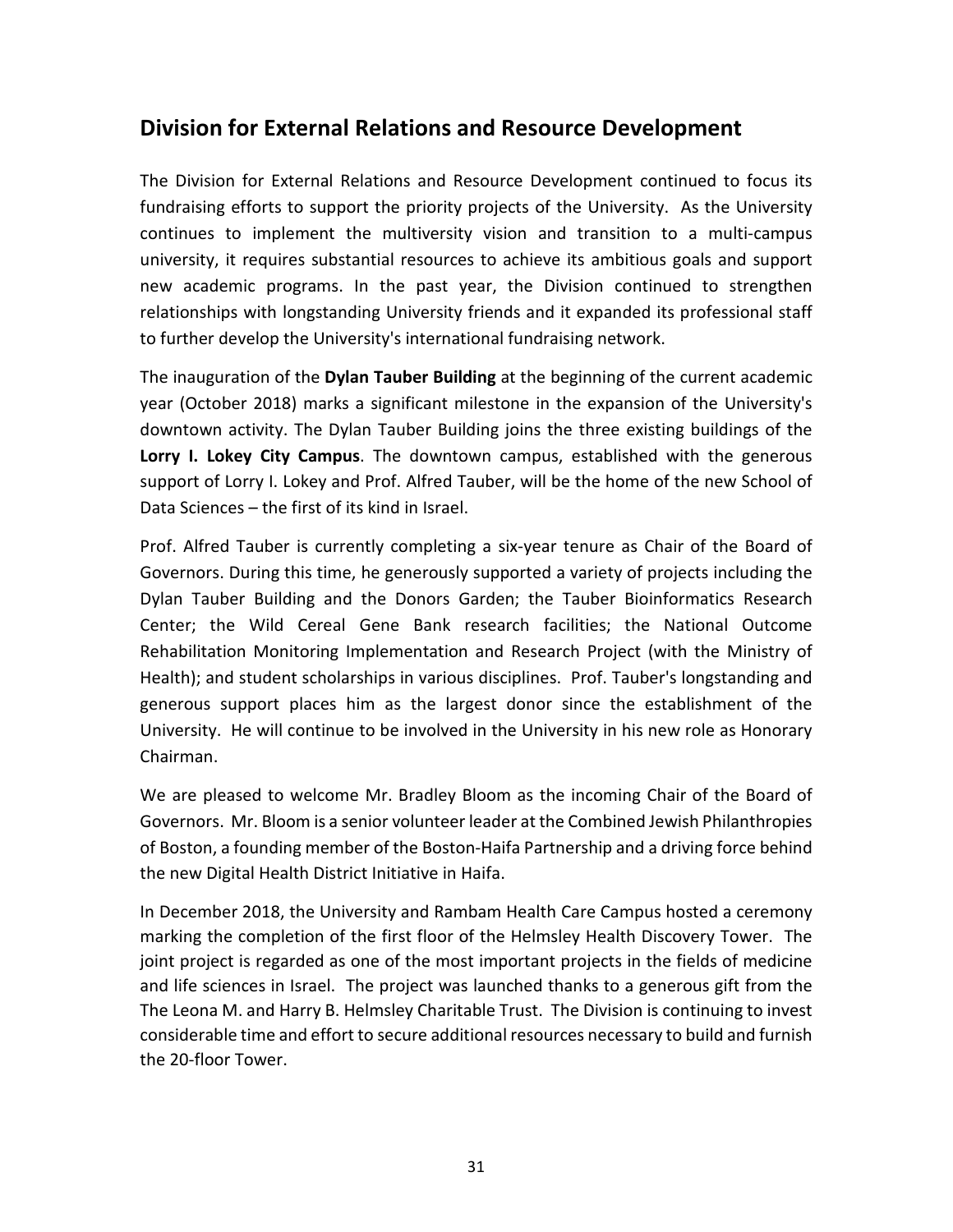The new Faculty of Social Welfare and Health Sciences building, which was made possible thanks to the generous support of American friends Aaron Spencer and Maurice Kanbar, is nearing completion. A special dedication ceremony will be held during the Board of Governors Meeting to inaugurate the building. During the Meeting, a cornerstone laying ceremony is scheduled for the Wild Cereal Gene Bank, which is being established with the support of Prof. Alfred Tauber and our British friends, Sir Mick and Lady Davis.

A number of new agreements were signed last year for projects supported by our Friends Associations around the world: Tzili Charney, Vice-Chairman of the Board of Governors, spearheaded the opening of a new program, "The Leon Charney Forum for New Diplomacy," headed by Ido Aharoni, Global Distinguished Professor, New York University and former Israeli consul in New York; Yaron Valler (Israel/Germany) set up the Valler Scholarship Program in the Department of Jewish History; and Nina Weiner (USA) established the Walter Weiner Scholarship Fund for graduate students participating in a training program to combat anti-Semitism and anti-Zionism.

Additional gifts were received from Sammy Sagol (Israel) to continue his support for the Emili Sagol Creative Arts Therapies Research Center; Eli Horn (Brazil) for continued support of activities at the Gaon of Vilna Campus Synagogue; the Abeles Foundation (Australia) to support the Jewish Peoplehood Program; Doron Livnat (Israel) for continued support of the Weiss-Livnat International Interdisciplinary Center for Holocaust Research; and Barry Landy (UK) and the Landy Charitable Fund for their continued support of the Cairo Genizah research project.

**Global Resource Development:** The Friends Associations focused their fundraising efforts this year on key projects through targeted campaigns: the American Society of the University of Haifa focused on the downtown city campus; the British Friends on marine sciences; the Canadian Friends on the Helmsley Health Discovery Tower; and the Israeli Friends on raising the necessary resources for the academic merger with Braude College in Karmiel.

The Friends Associations also worked closely with the University's Marketing and Student Enrollment Department and the International School to support recruitment efforts for the University's international programs. Representatives of the Associations actively participated in student study fairs in France, Brazil, Mexico and Panama.

The Israeli Friends Association is pleased that Joel Carasso, Chairman of Carasso Motors Ltd., has joined its ranks of supporters. Mr. Carasso is championing the implementation of the multiversity vision through the establishment of the Carasso Center for Mechanical Engineering at the soon-to-be-established Faculty of Engineering. The Faculty, which will provide training for future engineers, will be located on the Karmiel campus following the planned merger with Braude College. The Israeli Friends worked diligently to strengthen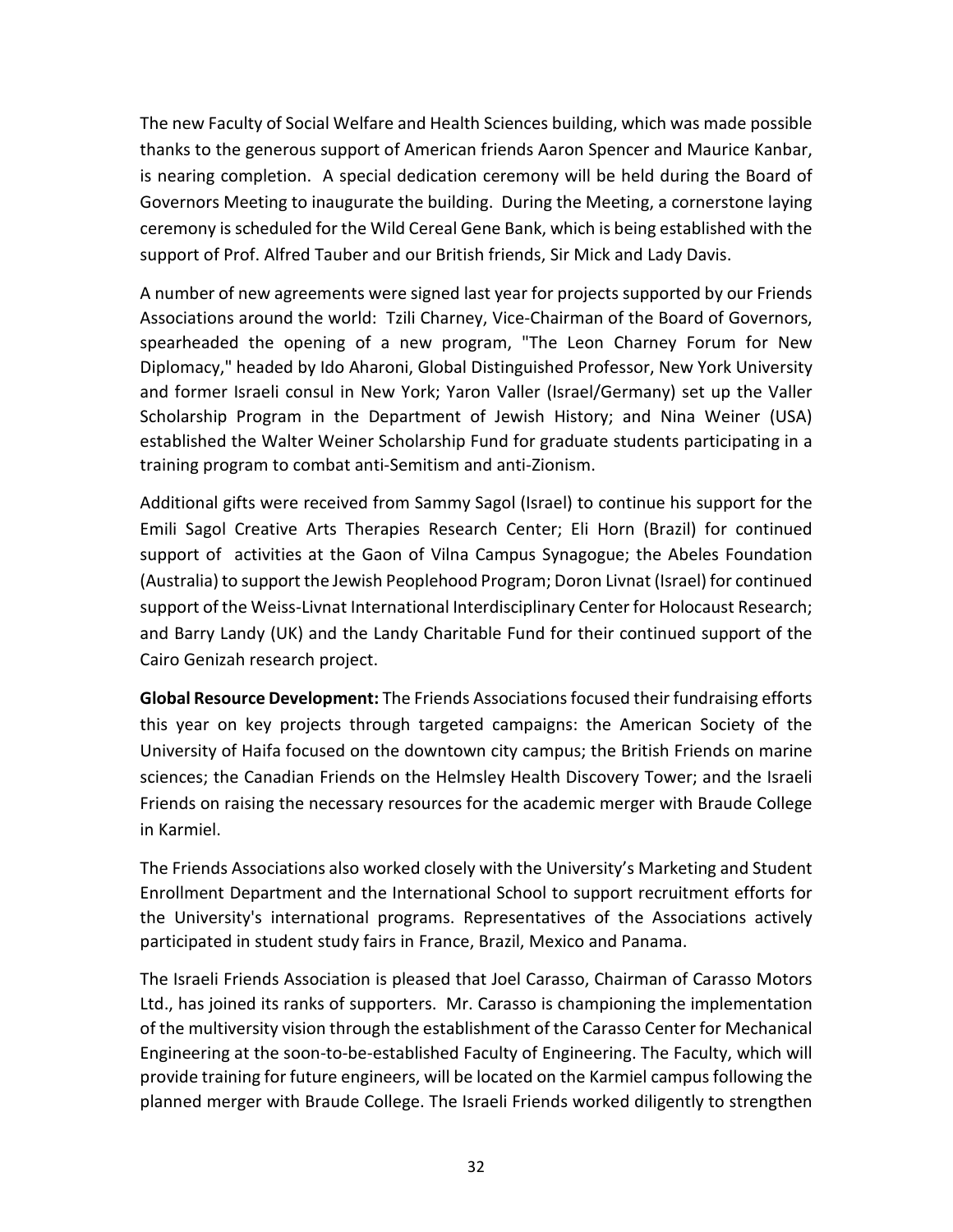its ties with organizations and companies in the private sector, expanded its activities among other sectors, and launched the Haifa and North Forum of senior officials in the economy – a network for business leaders from the region, many of them University alumni, to share their knowledge and abilities.

The Canadian Friends Association awarded an Honorary Doctorate to Dr. Michael Baker, one of Canada's leading medical professionals. The event was held in collaboration with the University Health Network (UHN) and the Rambam Health Care Campus, and was dedicated to supporting projects at the Helmsley Health Discovery Tower.

The British Friends welcomed new members to its Board of Trustees this year. The Association is currently setting up a "Sea Science Forum", and planning a fundraising event dedicated to marine science. Last year, the British Friends held a fundraising event to support activities at the Ezri Center for Iran and Persian Gulf Studies.

The Brazilian Friends Association held a reception at the Sao Paulo home of Prof. Celso Lafer, honorary doctorate recipient of the University. The event was attended by prominent representatives of the academic leadership of Sao Paulo and leading members of the Jewish community. Prof. Lafer has generously established a scholarship fund for students at the Charney School of Marine Sciences.

The German Friends Association continued its long-standing support for various programs at the university, including the Jewish-Arab Community Leadership Program and the Werner Otto Scholarship Program. The German Friends hosted its annual event in Hamburg to raise funds for these programs.

During the year, the Division expanded its professional fundraising network to include new regions around the world. We are pleased to report that our network now includes four new fundraising desks: the Latin America Desk; the Western European Desk; the Eastern European Desk, focusing on the Russian-speaking audience; and the Asia-Pacific Desk. The new Asia-Pacific Desk launched its activities in Hong Kong as part of an event hosted by real estate magnate Ronnie Chan, and plans to expand its activities to other countries including China, Taiwan, Singapore and Australia.

The soon-to-be-established Friends Association in Chile will join the three Associations operating in Brazil, Argentina and Mexico. The Division is working closely with Rector Gustavo Mesch to promote academic collaborations in Latin America. The Rector visited a number of Latin American countries this year, representing the University at a variety of academic events and fundraising functions.

**Strategic cooperation with international and local bodies:** Significant progress was made this year in advancing the University's unique collaboration with the prestigious World Economic Forum in Davos, headed by Prof. Klaus Schwab, an honorary doctorate recipient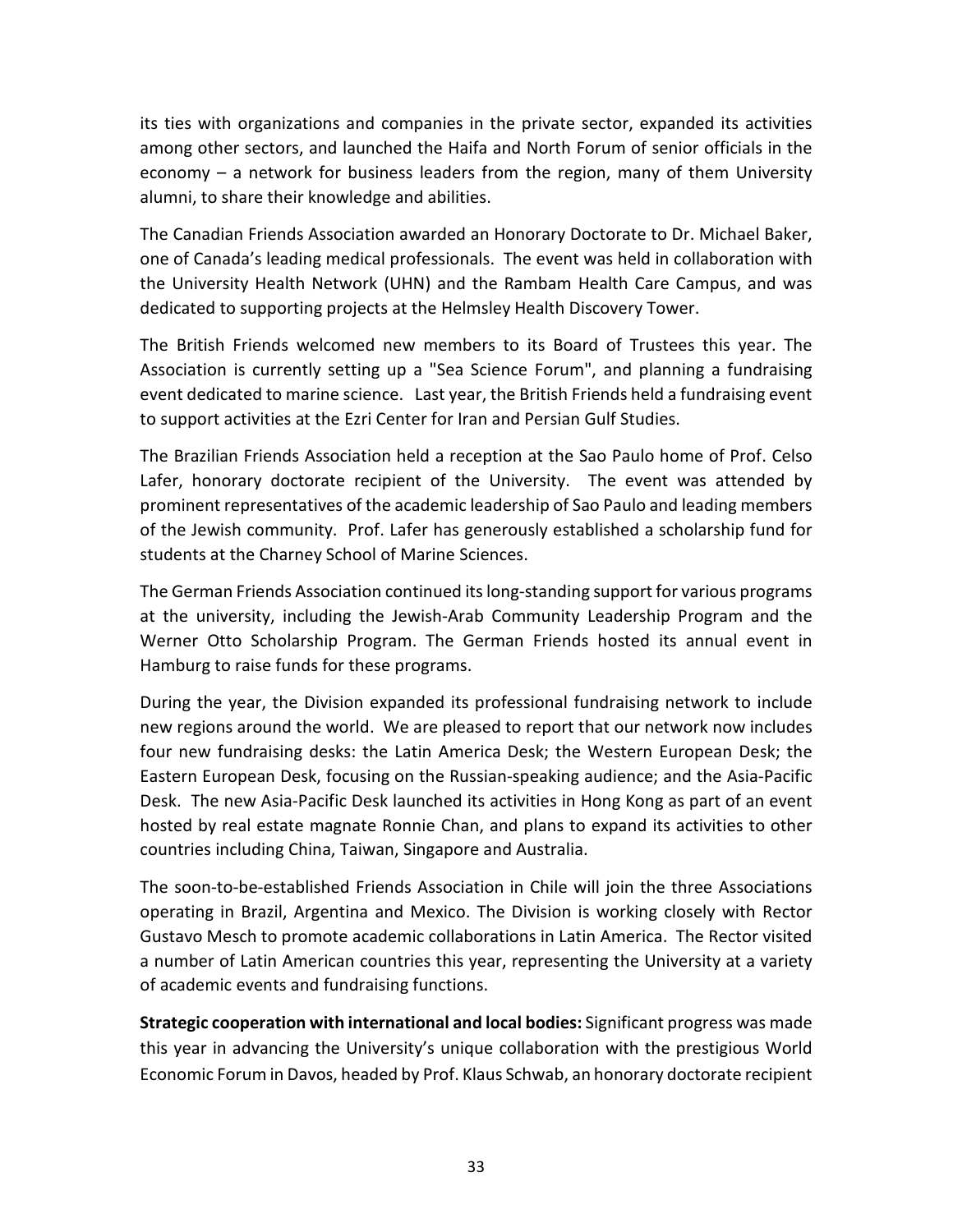of the University. As part of the initiative, the University joined a limited network of universities that advise the Forum on issues and challenges with global implications.

In addition, the University is exploring collaboration opportunities with the *Keren Kayemet LeYisrael* – Jewish National Fund, including the establishment of a sea research center in northern Israel.

**Crowd Funding:** The Division is working to promote a web-based crowd funding campaign. The campaign will invite the public to participate in funding various projects at the University. The first pilot will be devoted to fundraising for the Younes and Soraya Nazarian Library, followed by additional campaigns that will focus on student welfare projects.

**Ambassadors Team:** A new joint initiative of the Divisions of External Relations and Resource Development and Human Resources, the Ambassadors Team, has recruited a group of University employees who have volunteered to host individuals and groups visiting the campus. Our new ambassadors took part in a special training program to familiarize them with the mission and vision of the University. The goal of the initiative is to create a meaningful experience for our guests on campus and strengthen our public relations in Israel and around the world.

The joint fundraising efforts and generous support of our longstanding and new friends in Israel and around the world totaled \$20 million in donations (actual donations, indirect donations, additional resources) in 2017/18. In addition, over \$27 million in pledges were secured, a record for the past decade.

The Division for External Relations and Resource Development continues to improve its professional capabilities, to act in new and creative ways, to identify opportunities to expand the circle of donors and friends and to establish productive relationships with philanthropic foundations and organizations. At the same time, the Division strives to strengthen the vital connection and cooperation with faculty members, faculty members and students.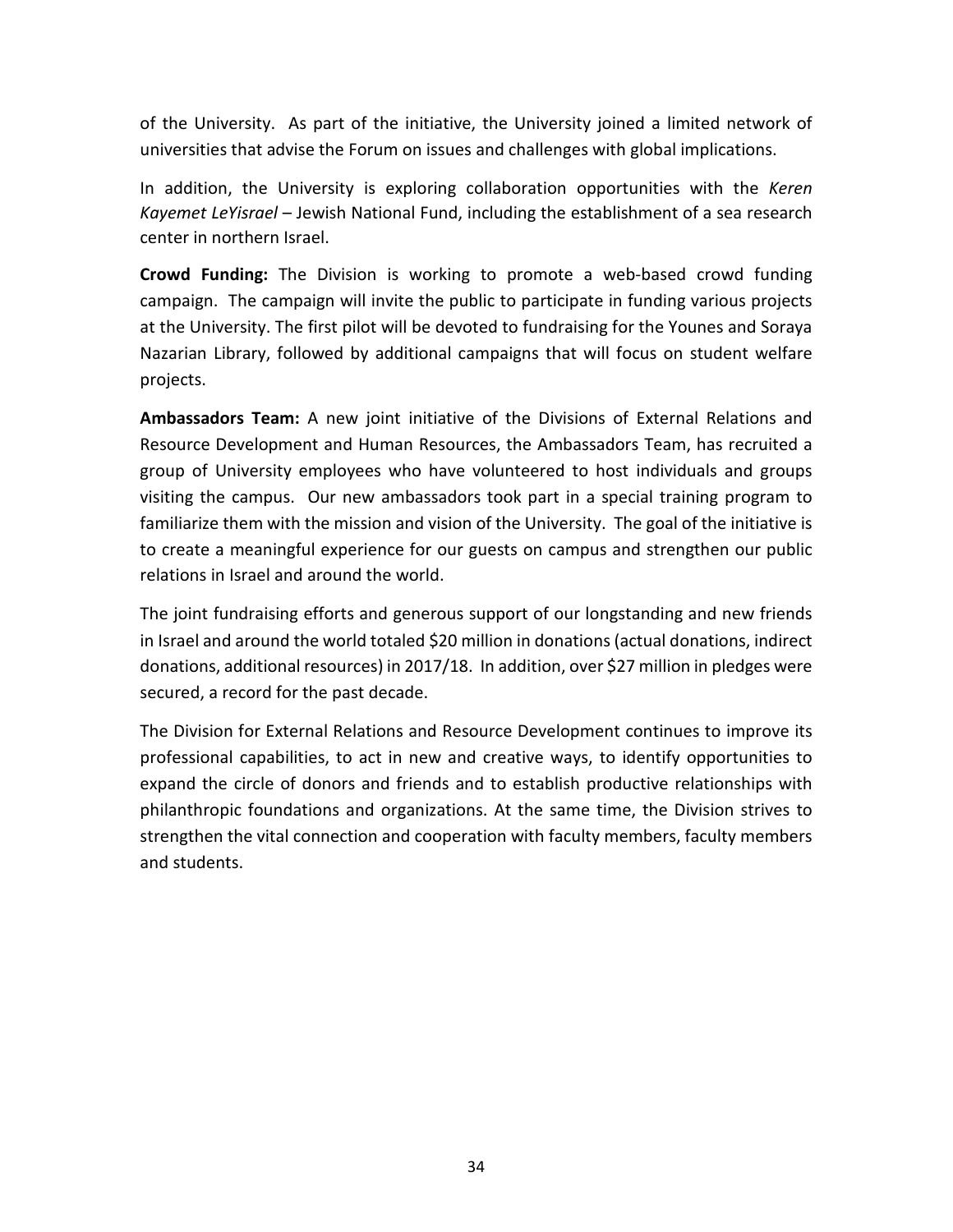## **Carmel-Haifa University Economic Corporation Ltd.**

Carmel-Haifa University Economic Corporation Ltd. (Carmel) serves as the commercialization and business arm of the University and is responsible for protecting and commercializing its intellectual property. Carmel collaborates with various partners and establishes ventures and funds with the goal of maximizing the business potential of commercializing research and knowledge developed at the University Carmel is committed to enabling additional research and moving newly developed technologies from the laboratory to the marketplace. Several of Carmel's business collaborations have matured in the past year into significant agreements. In addition to these agreements, the upward trend in investments and revenues continues. The total revenues and investments of the company amounted to NIS 12.5 million in 2018. In the 2019-20 academic year, total investments and revenues are expected to amount to NIS 13.5 million.

Carmel Innovations Investment Fund, founded and managed by Ms. Elka Nir, offers a unique opportunity to invest in leading projects that have germinated and developed at the University of Haifa. The fund supports the activities of Carmel – initiating, establishing and supporting companies with commercial potential, and nurturing them to the where global companies or other partners will be interested in collaborative agreements or acquisitions. The establishment of the Fund is one of the outstanding achievements of Carmel, as it enables the allocation of initial financing to companies established by Carmel as part of the commercialization of innovative research projects of the University. The Fund, founded three years ago, has already registered a number of successes. Carmel Innovations invests an average of \$500,000 in each of the start-up companies during their first two years of operation. Following the success of the first fund, Carmel established Carmel Innovations Fund II, also managed by Carmel and Elka Nir, which is already secured notable achievements and a vote of confidence on the part of the investors. The Fund will invest in projects in various innovative fields such as artificial intelligence, marine science technologies, digital medicine and more.

Carmel and the investment funds are incubators for innovation and entrepreneurship. In addition to initial financing, they offer the young start-up companies facilities, laboratories, counseling and marketing, financial and legal support. The company's extensive business connections and its proven experience in entrepreneurship, establishing strategic partnerships and accessing financing, make it a technological accelerator and incubator for the projects it launches. Carmel holdings include start-up companies and the investment fund. To date, Carmel Innovations has invested in a number of companies, including ArtsAvit Ltd., whose activities based on the research of Prof. Sarit Larisch in the field of cancer research; MemoBoost Ltd., which develops a drug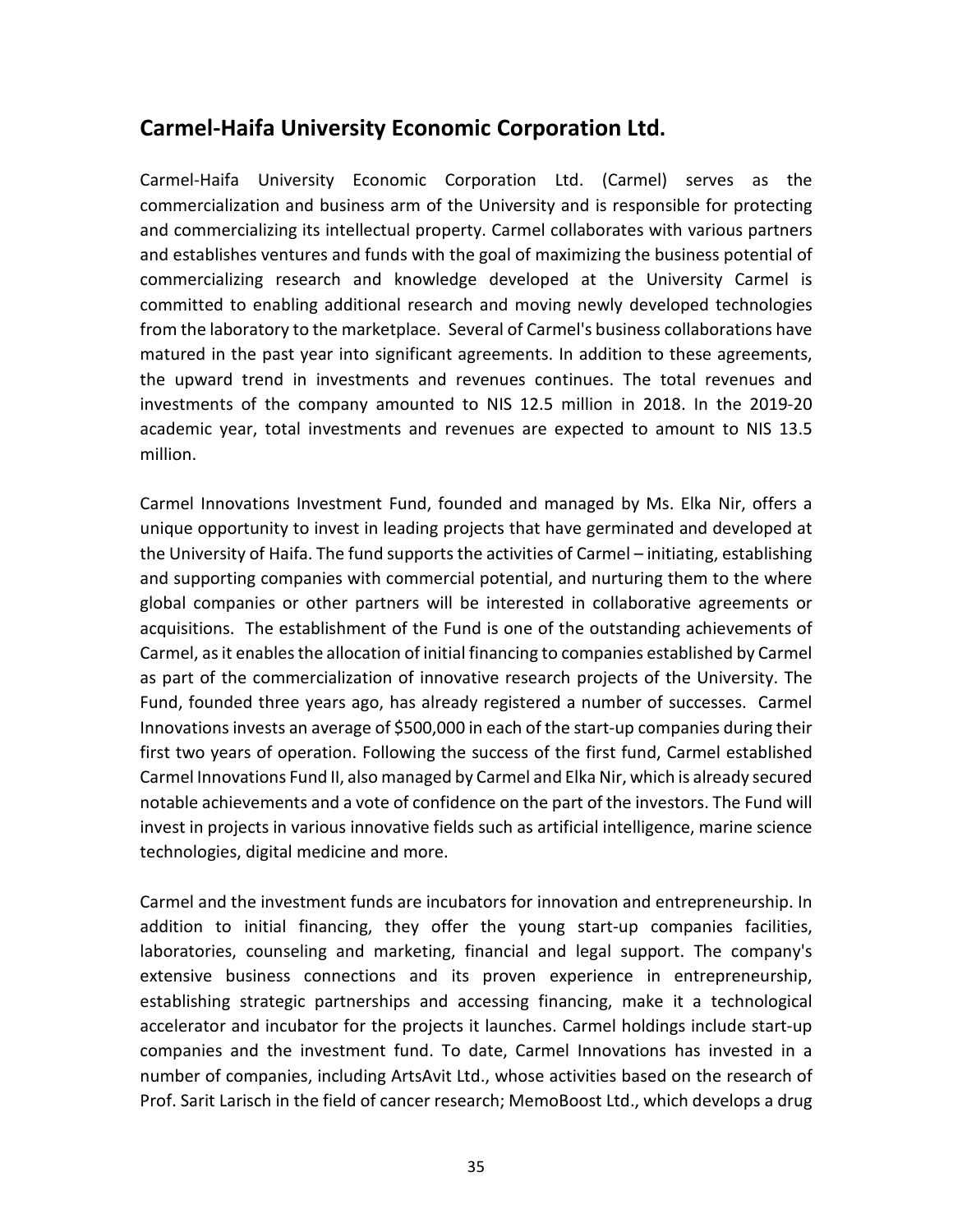to strengthen cognitive function, and is based on the research of Prof. Edi Barkai; Memodero Ltd., which is developing a new drug for fear and anxiety disorders, based on the research of Prof. Rafi Lamprecht and Dr. Monica Dines; and CanCuRx Ltd. which is developing compounds derived from fungi for the innovative treatment of cancer based on the research of Prof. Solomon Wasser, Prof. Fuad Fares and Dr. Lital Sharvit. CanCuRx is currently in advanced discussions with several interested investors and partners.

Another company that received funding from Carmel Innovations is ProteKt Ltd., which is developing a drug to improve cognitive function and treat Alzheimer's disease. The future drug, based on Prof. Kobi Rosenblum's research, may lead to a significant delay in the appearance of symptoms of the disease and improve the functioning of those suffering from moderate cognitive disorders. During the company's first year of operation, Carmel raised strategic investments of \$8.1 million from leading global pharmaceutical companies and venture capital funds (Takada, Orbimed, Johnson & Johnson), representing a sevenfold increase in the company's value in less than one year. From this capital, NIS 1.5 million was invested in research conducted at the University. Carmel holds a seat on its board of directors and will receive royalty payments based on revenue. Last year, the company raised \$500,000 from new investors. The company's progress and the investments being made by strategic entities confirm the success of the business model being employed by the Carmel investment funds.

**Cooperation with the Haifa Economic Corporation:** Carmel and the Haifa Economic Corporation have signed a strategic agreement that will see the Corporation invest  $\frac{1}{2}$  1 million in projects established by Carmel that will operate in Haifa for at least two years from the date of their launch.

**The first fruit of the collaboration between Carmel and the Haifa Economic Corporation is SEAERRA:** During the year, Carmel established SEAERRA VISION LTD., based on the unique and leading research of Dr. Tali Treibitz from the Department of Marine Technologies. The company received \$500,000 in investments – \$400,000 from Carmel Innovations II and \$100,000 from the Haifa Economic Corporation. SEAERRA develops algorithmic and hardware solutions to improve vision and underwater photography. The groundbreaking technology is applicable to a variety of fields including gas and oil exploration, military situations, applications in the field of marine agriculture and more.

**Cooperation with various parties in the region:** As part of its extensive activity to promote entrepreneurship and innovation among the student body, Carmel led a call for proposals in the area of entrepreneurship and innovation together with Braude College of Engineering and Tel Hai College. Selected projects from the competition will receive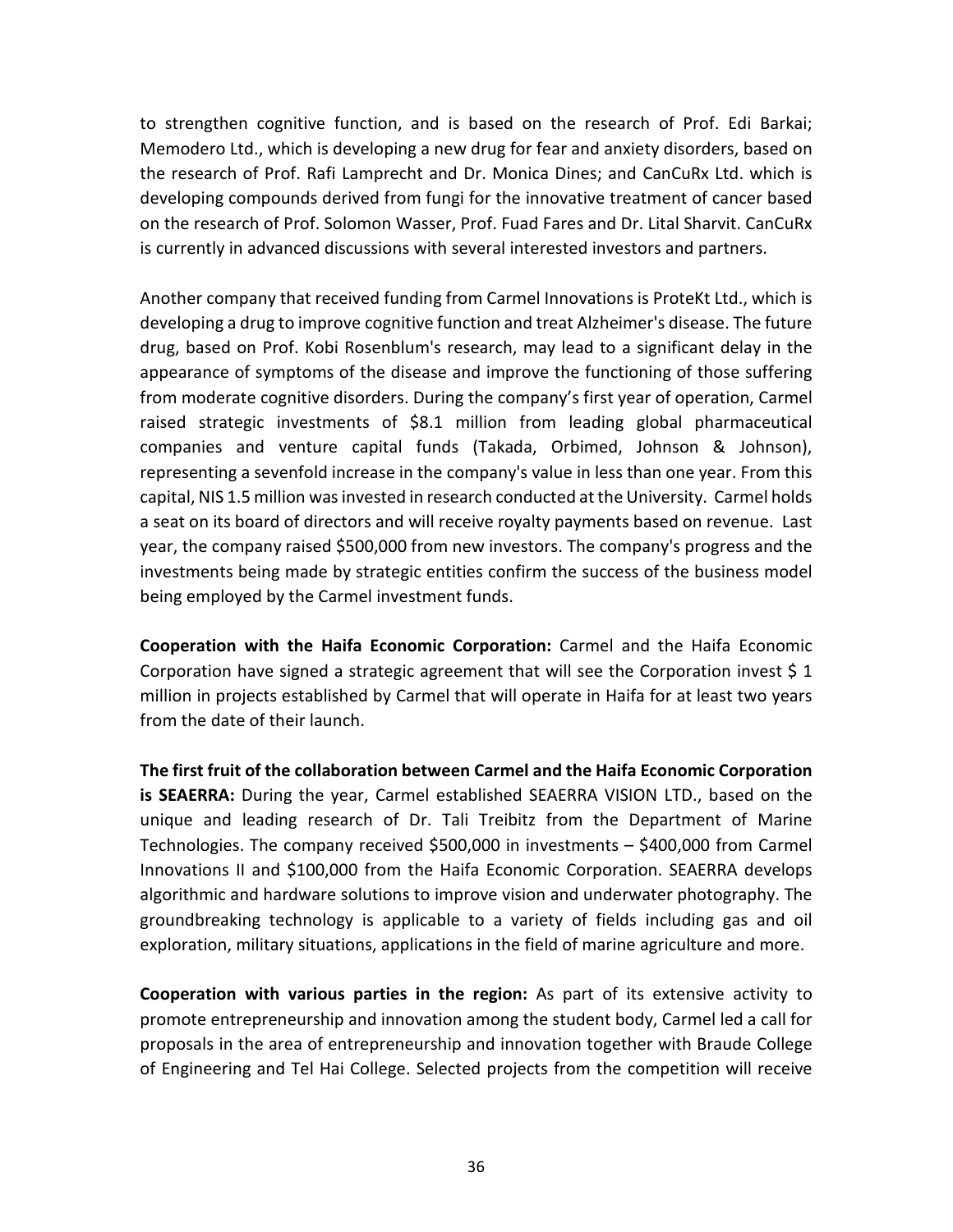support and services from Carmel's accelerator and incubator and may mature into ventures that will secure an investment from Carmel Innovations Fund II.

Carmel initiated and led additional calls for proposals to encourage new applied research projects with funding and support, one with Rambam Health Care Campus and the other with Braude College. The joint Carmel- Braude call for proposals was awarded to Dr. Roee Diamant from the Department of Marine Technologies together with his partner Dr. Avi Weiss from Braude College.

**Cooperation with investors and partners from China:** Carmel continues to promote its business relations with partners from China. Carmel advances the commercialization of applied research projects that are developed at the Joint Translational Institute of Science and Technology (JTI) – a University of Haifa-East China Normal University joint venture. In addition, Carmel is working to establish an investment platform with SITI (a Chinese business entity) and ECNU in Shanghai.

**Promoting entrepreneurship and joint research with the industrial sector:** In the past year, Carmel has raised significant resources for other selected projects with commercial potential. The research activities carried out at the University as part of these projects were funded by senior partners in industry. One example is the \$1 million fundraising from Samsung for groundbreaking research led by Dr. Dan Feldman and his team. In addition, dozens of meetings were held with members of the industrial sector and its related ecosystem to promote cooperation with University researchers.

In collaboration with the Division for External Relations and Resource Development, more than \$1 million has been raised in recent years to fund Aaron Avivi, Imad Shams and Irena Manov's research focused on the blind mole rat as a laboratory model for cancer resistance. Prof. Alfred Tauber has donated hundreds of thousands of dollars this year to support the development of applications based on the research activities of the Tauber Bioinformatics Research Center. The development and commercialization of the applications were carried out within the framework of Pine Biotech, which was established by Carmel.

### **Cooperation with the Israel Innovation Authority (formerly the Office of the Chief Scientist)**

In the past year, Carmel has raised resources in excess of NIS 2 million from the Israel Innovation Authority, and has promoted dozens of calls for proposals. Two of the most prominent were the "Automated System for Balance Evaluation in Elderly Individuals", led by Prof. Ilan Shimshoni and Prof. Hagit Hel-Or, and an agricultural project led by Dr. Anna Brook.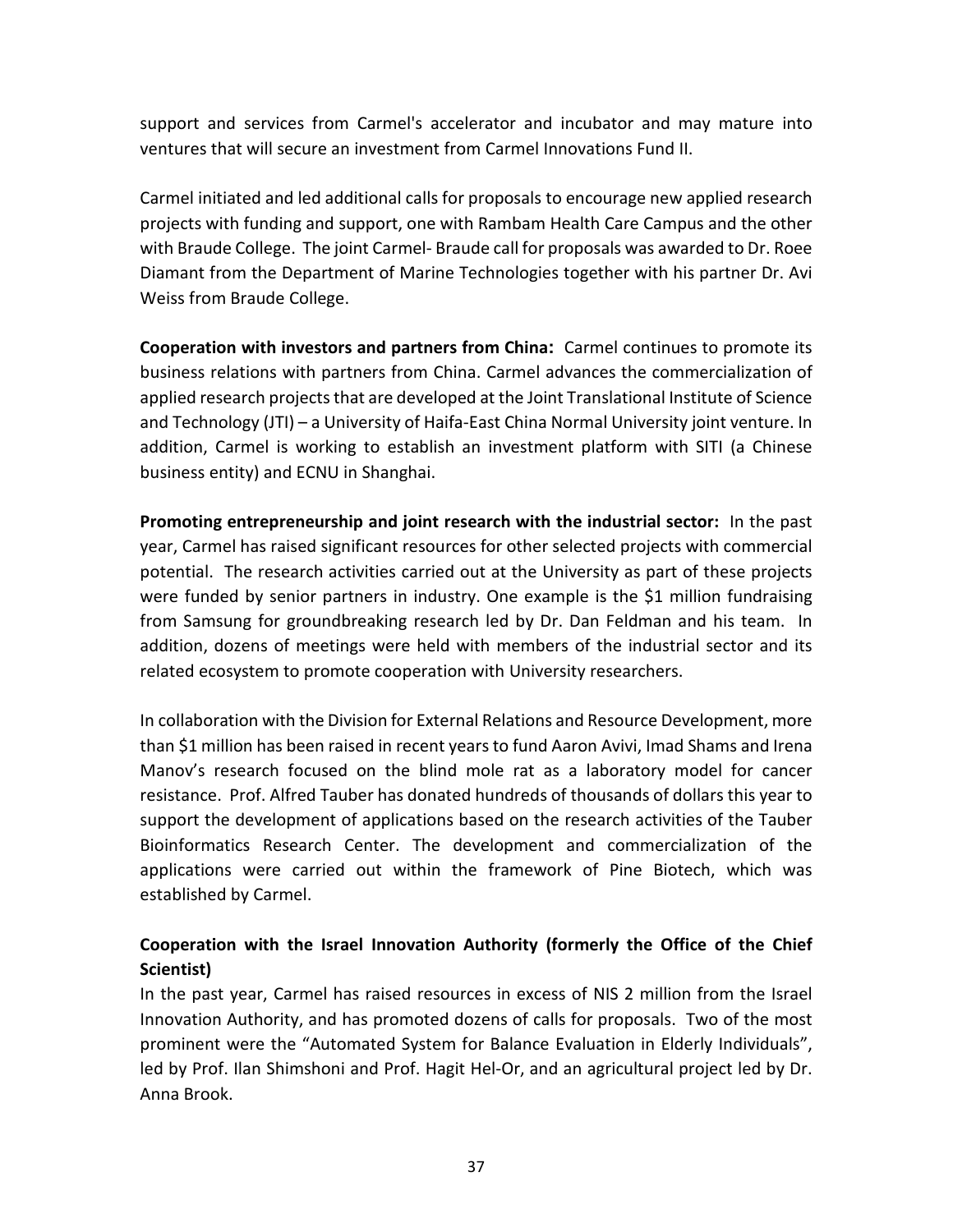# **Office of the Dean of Students**

The Dean of Students is the main authority at the University acting to ensure the welfare of all students, addressing their overall personal, academic and financial needs while maintaining close contact with the University's academic and administrative bodies. In addition to its ongoing activities, the Office of the Dean of Students defined two main goals in the past year and worked to promote them:

- 1. **Reducing Gaps in Accessibility to Services** The Office of the Dean of Students is working across the organization in accordance with the accessibility regulations of institutions of higher education, and in response to the need for improvement as indicated in university surveys.
- 2. **Developing career services** designed to introduce students to career opportunities and prepare them for the workforce. These services are a continuation of the services already offered by the Dean of Students in the field of career counseling and career development, and are aligned with the University's current marketing message of educating students for professional success in the future.

**Improvements in accessibility of services** – The Unit for Accessibility and Learning Disabilities, established last year, provides assistance to students with disabilities and helps them fully access their rights. The Department assists students to receive accomodations and support from the various departments. This year an outside consultant joined the Learning Disabilities Unit who works to improve access to services, as well as a dedicated advisor specializing in students from the Arab society. As a result of these efforts, the number of Arab students being referred to assessments increased (from 7 Arab students in 2017/8 to 36 in 2018/19), and funding for all assessments increased. The Unit and its various academic consultants provided services to 930 students with disabilities and special needs.

Additional activities this year included the establishment of a medical committee, headed by a physician from the Department of Nursing, which provided professional assessments of students seeking special accommodations. The Committee reviewed individual requests, set standards for accommodations, and formulated guidelines based on professional expertise. A new room was established at the Hatter Student Building equipped with assisted electronic devices and software; accessibility training was provided to administrative staff in cooperation with the Human Resources Department. A career coordinator specializing in students and graduates with disabilities was recruited (in cooperation with the Joint Distribution Committee). A special program was held to raise awareness of the importance of accessibility at the University, which brought together students from the "Academia Practica" program, participants from a workshop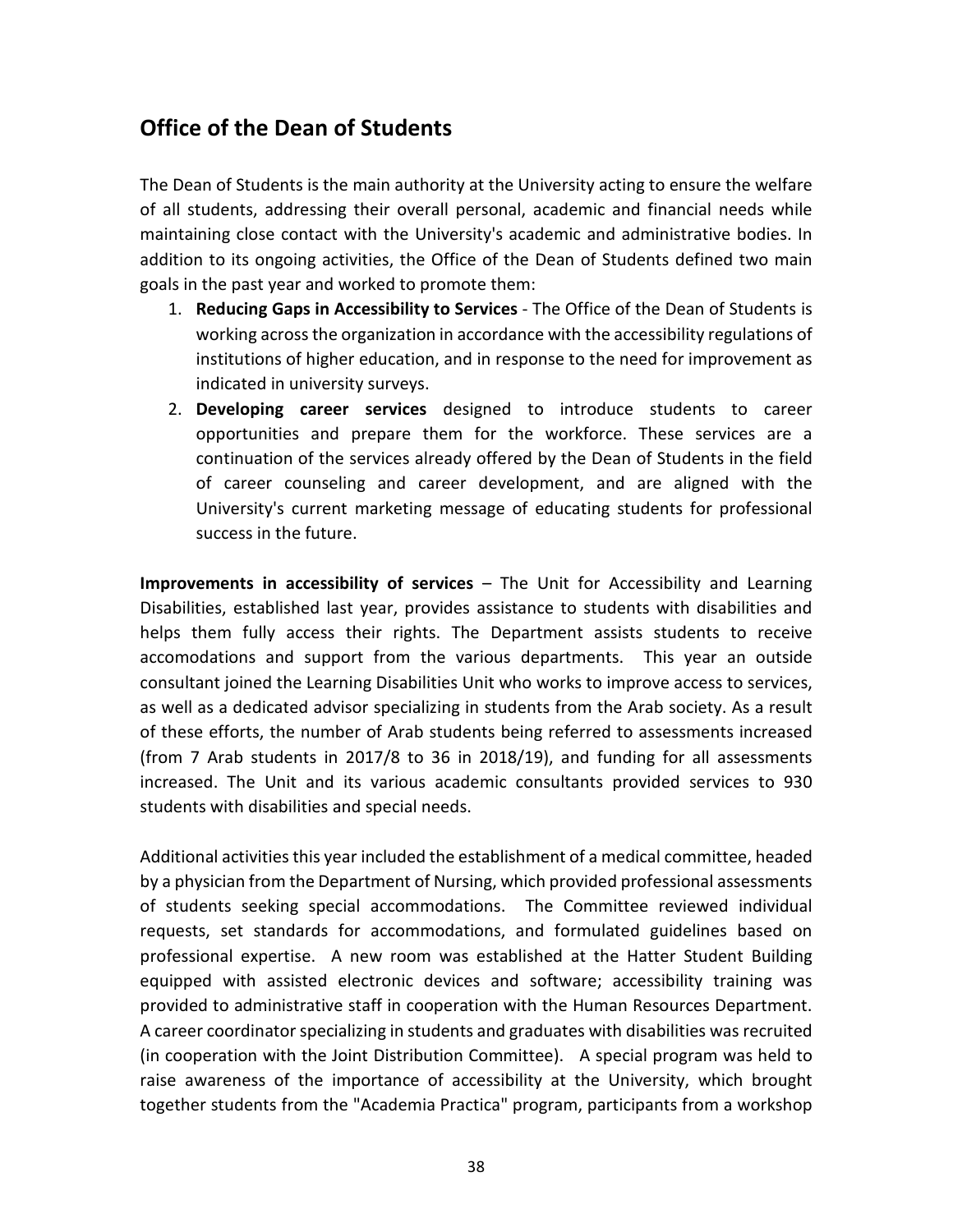at the School of the Arts, and soldiers from the *Havatzalot* Program. In addition, an event was held to showcase the various activities and promote awareness on the subject.

**Development of Employment Services** - The Career Development Center at the Office of the Dean of Students operates an internship program that enables students to acquire employment experience during their studies and professionally network, which will help them to integrate into the workforce. During the 2018/19 academic year, 147 students took part in the program, in two special tracks:

- The "Bridge to Accessible Employment" track supports the integration of students with disabilities into the job market, while increasing awareness among employers;
- A practical training course in the summer for students from Arab society, held in cooperation with "Tzofan" and "Hadavar ha Ba" program. The course focuses on the development of Android applications and basics of software engineering. This course simulates teamwork in a hi-tech environment, guided by software engineers from the field. In the 2018/19 academic year, 21 students from the Department of Computer Science and the Department of Information Systems participated in the program.

In the 2018/19 academic year, the Center for Career Development worked to improve the efficiency of its career counseling services by implementing computerized tools (questionnaires, tests, information on professional fields and study tracks), as well as the new employment program "Siftach", developed by the Israel Government and JDC-Israel, which helps students and academics with disabilities with job placement services. The Career Development Center purchased an online job search system that includes a wide range of jobs for students and graduates, and matches them to thousands of potential employers in Israel. In May, the Center participated in a Job fair, sponsored by various governmental organization and the Student Union.

The Offices of the Dean of Students also operates additional units:

**The Scholarship Unit** awards scholarships for excellence and economic assistance, scholarships for social activities and other special scholarships. The scope of scholarships granted by the Unit has increased in recent years and now totals NIS 16 million per year. We aim to maintain this trend and expand scholarship support to encourage and promote academic excellence and help our students to realize their academic and personal potential.

**The Academic Excellence Unit** offers an academic and personal support program for students, made up of four main programs: "**A Step Ahead" Preparation Program**, which introduces students to the campus and the academic system (220 students participated);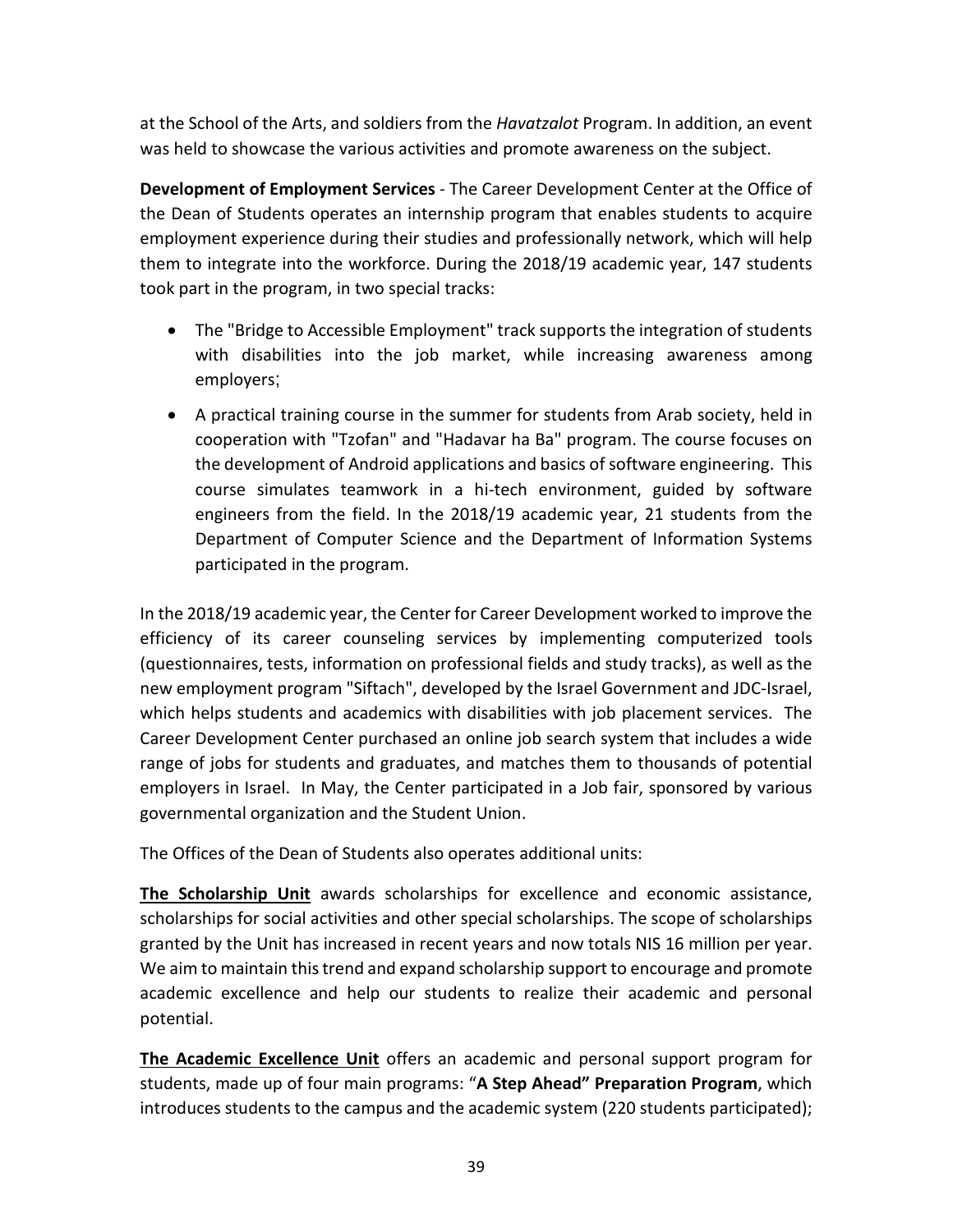**A Social and Individual Mentoring Program**, in which 202 students participated, 151 from the Arab society and 37 of Ethiopian descent and 14 new immigrants and students with disabilities; **Enrichment Program**, which included 44 courses enrolling some 732 students, and **individual tutoring** program for 1,149 students.

In addition, the Academic Excellence Unit offers The Program for Advancing Outstanding Ethiopian Students, which enabled the admission of 35 new Ethiopian students in the current academic year. In addition, scholarships were awarded to 100 students of Ethiopian origin, based on academic potential and financial needs. Supported by "Delta Industries, this unique program offers workshops on various topics such as learning strategies, time management, leadership and empowerment. This year a session on management of personal finance was added.

The Unit set up an academic writing center in the University library where 670 students received assistance with paper writing. The Unit also offered writing workshops to 204 students from the Faculties of Law, Education, and Social Welfare and Health Sciences. In the coming year, the Dean of Students plans to expand the scope of the Academic Excellent Unit – increasing the number of enrichment classes and tutorial services and assistance provided through the academic writing workshops.

**The Social Involvement Unit** includes 433 socially-conscious students ready and willing to engage in community action for social and individual change. The activities take place in educational and social frameworks and in community centers throughout Haifa. The Unit continued to take part in the "Access for All" program, supported by the Council for Higher Education, the Matanel Foundation, Doron Livnat and other donors. Last year 454 adults from underserved populations participated in the program, enrolling in introductory university courses in various disciplines, including psychology, health and law.

**The Raveh-Ravid Foundation** supports the Program for Excellence, Leadership and Social Responsibility (28 students), the character-building sports activities (25 students) and the Academia-Practica program, which involves students in the Faculty of Humanities in courses with a supervised practical experience component (26 students).

Raveh Ravid supported 28 students (undergraduate and graduate students) who participated in the leadership program that combines academic excellence, leadership and social responsibility. The foundation also supported 15 students in the "academic practica" program, which combines academic coursework in the humanities with field work in various organizations. This year, a new model was implemented in the Raveh Ravid Leadership Program, in which students participate in the Leadership Program based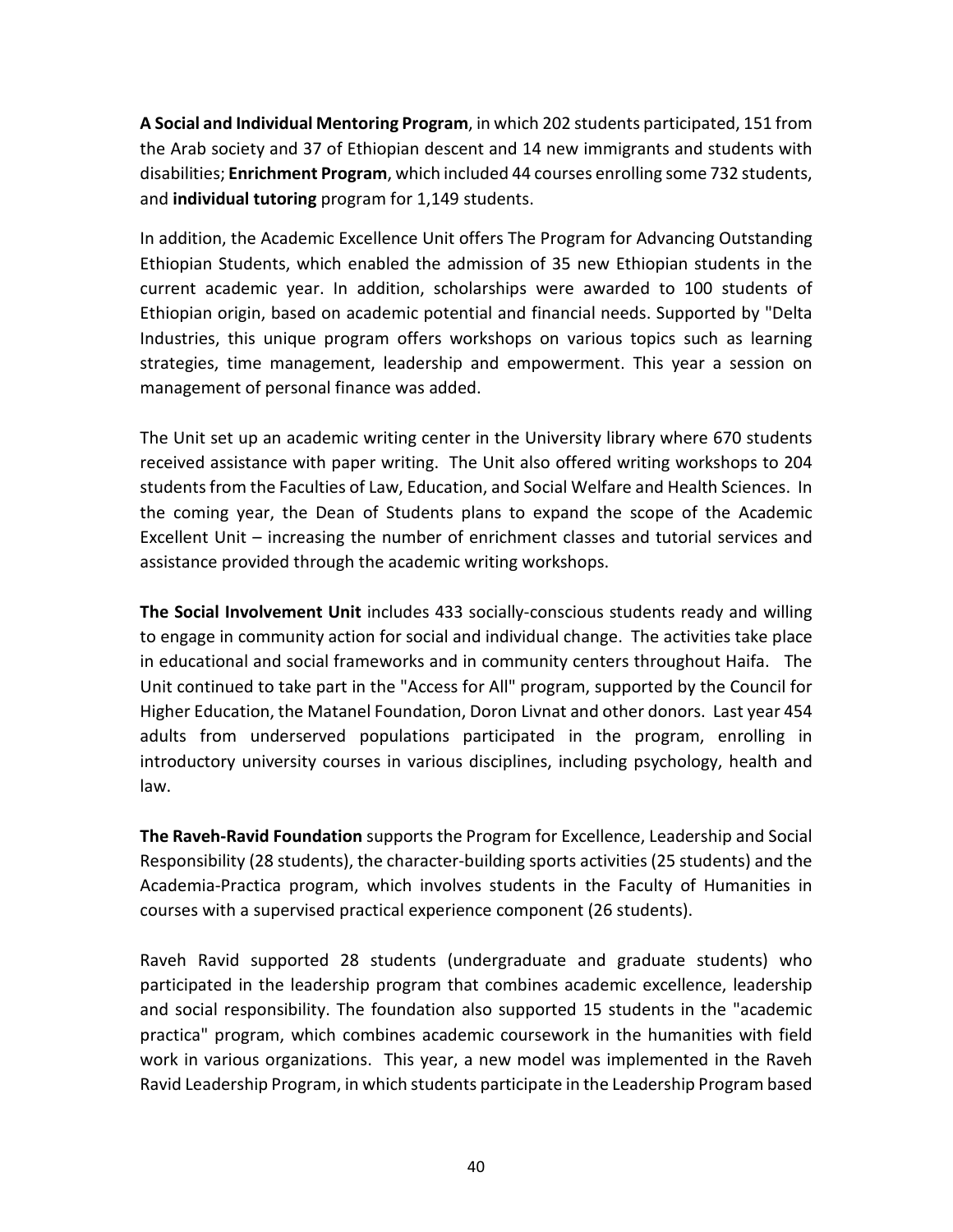on their academic progress in their degrees. This year, three task forces and a community project were launched in cooperation with the Leo Baeck Community Center for women from low socioeconomic backgrounds, in addition to academic leadership development program for members of the Druze community, supported by the Kaplan- Kushlick families and the David and Inez Meyers Foundation. The Jewish-Arab Community Leadership Program, supported by the German Friends Association with the Myers Foundation and the Rothschild Ambassadors Organization, aims to reduce socioeconomic gaps and promote social responsibility and involvement through academic studies and community fieldwork.

This year, the Social Involvement Unit continued to operate a special program which promotes dialogue between various social sectors in Israel. In one of the groups, participants from Israel's secular society meet with young people from the Haredi community. In addition, the program organizes learning groups in which Arab students teach Jewish students Arabic, and Jewish students assist their teach Arab peer with improving their Hebrew skills.

**The Psychological Counseling Unit** - With the arrival of a new director, the Unit recruited a number of staff members including a head psychologist. The Unit provided services to about 400 students, with a focus on maximizing their academic potential, improving their self-esteem, and reducing anxiety and stress. In addition, the Faculty of Social Welfare and Health Sciences operated a pilot project in which faculty counseling and support were provided. The purpose of the pilot was to identify emotional difficulties and increase the accessibility of the services of the Psychological Counseling Unit and the Office of the Dean of Students as a whole to students and faculty members in need of such services. The Psychological Counseling Unit also provides support to high school counselors of the "Reali" school, as well as the psychologist and social workers in the Beit Biram military boarding school. This collaboration expands on our services that focus on early detection of distress among the students and educational staff, and their referral to the appropriate professional services.

**The Dormitory and Housing Unit** manages the dormitory complex on and off campus, which has 1,100 beds and a variety of housing options for individuals, couples, preacademic students, students with disabilities, overseas students and guests. The student housing complex offers a range of spaces of social activities and get-togethers, computer rooms, services such as laundry facilities, and a mini-market and pub. Renovations are being carried out on building infrastructure and facades and operations are being optimized for energy efficiency. Last year, the University began the renovation of 50 apartments in the Shikma dormitories located off-campus, which is expected to be completed within two years. In the upcoming year, a multi-year renovation project will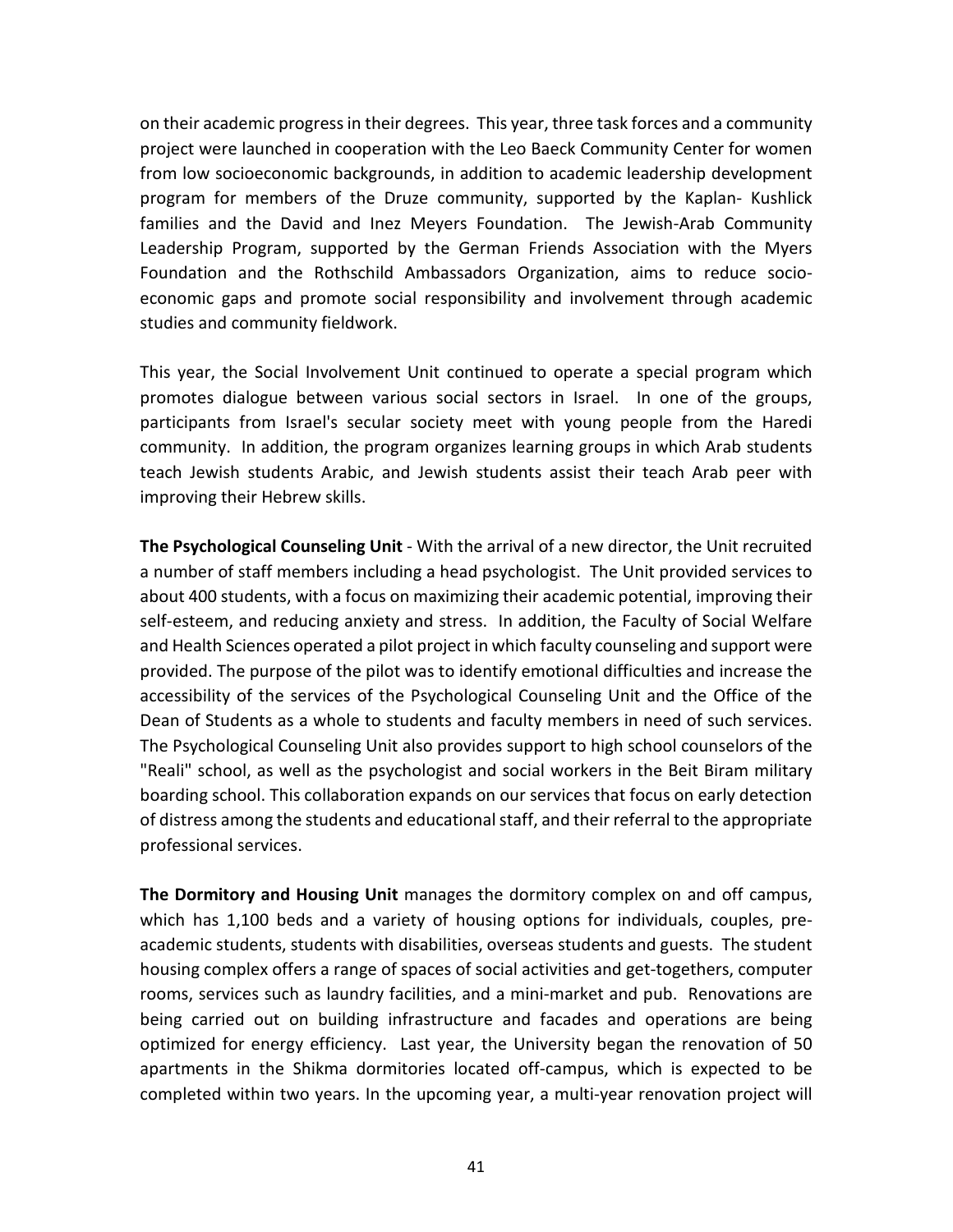begin for the renovation of 550 shower facilities in the Talia Dormitories, which were built in 2000. The dorms are a vibrant and bustling hub that organizes events, enrichment activities through social coordinators, and in cooperation with the Student Union. In the student dormitories, the Jewish-Arab Community Leadership Program operates a special program to promote tolerance among the diverse populations living on campus.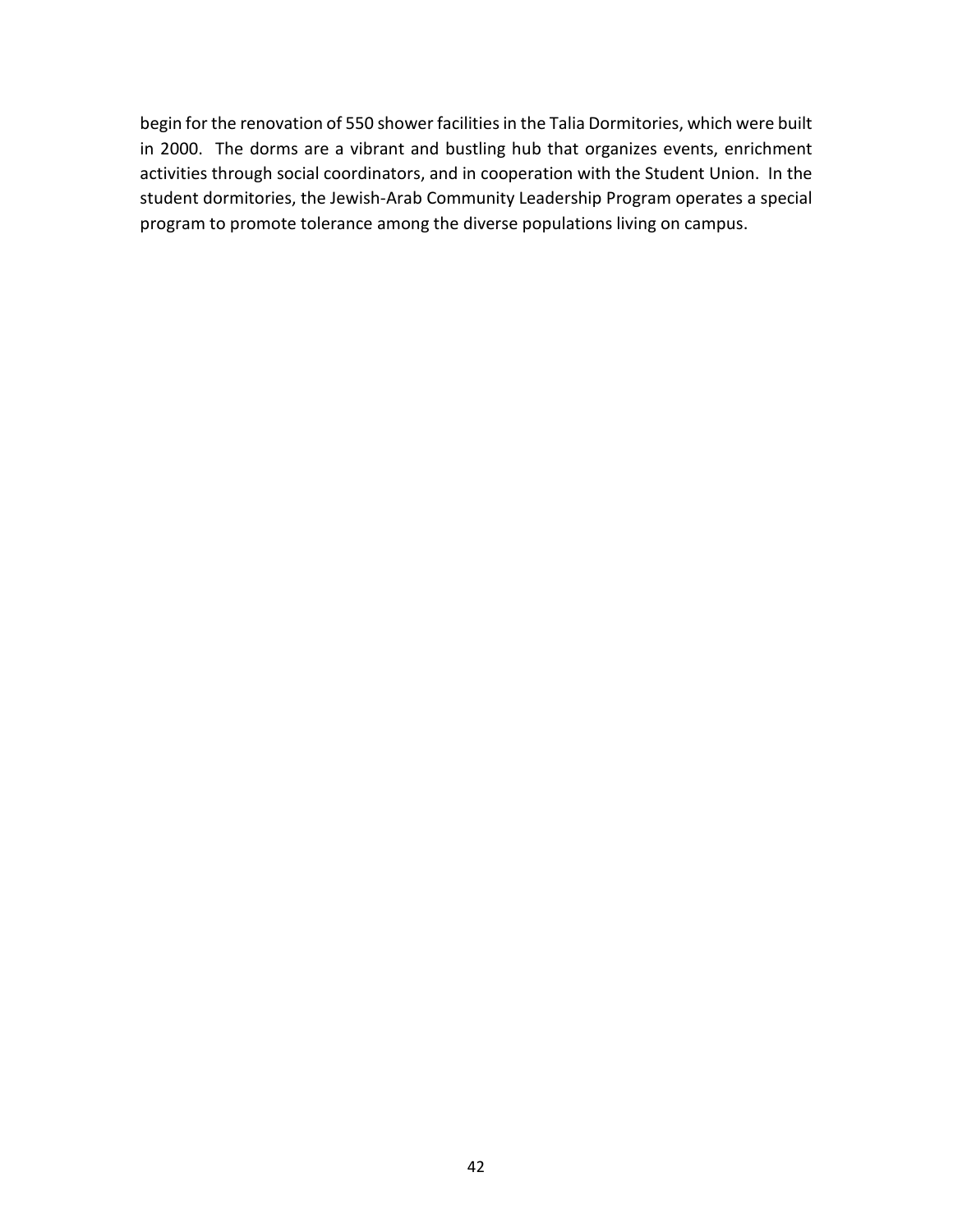# **Graduate Studies Authority**

This year, 2,870 graduate students and 180 doctoral students will receive advanced degrees from the University of Haifa. These students will play an important role in strengthening Israeli society by advancing new technological and creative ideas. The Graduate Studies Authority (GSA) plays an important role in realizing the University's multiversity vision, providing a supportive framework for graduate and doctoral students with its unique, cross-faculty approach and infrastructure, as well as inaugurating new academic programs approved by the Council for Higher Education.

Over the past year, Prof. Lili Orland Barak, Dean of the GSA, instituted a number of new initiatives that expanded its basket of support services to include academic and personal mentoring for doctoral students. This innovative approach paved the way for a number of new ideas:

- **"Soft Landing**" GSA hosted a special event for graduate students at the beginning of the academic year in cooperation with Prof. Lea Wittenberg, advisor to the President and Rector on gender equality. Participants took part in workshops on practical tools and skills for academic career management, including making effective presentations, honing personal and professional development skills, and an overview of services offered by the university.
- **'Walking the Talk'**  A day of bilingual, academic skills development workshops for the Haifa Grad Team, the new cohort of the University's outstanding doctoral students. Facilitated by senior faculty members, the workshops addressed topics such as preparing presentations for scientific conferences, writing articles and critical reading, and submitting research grants.
- "**Bar Talks in the City**" As part of the Haifa Grad team's volunteer activities, doctoral students lectured on various topics in pubs throughout Haifa.
- **Young Researchers Meetings** Taught by Prof. Michal Biron, the course provided strategies and practical approaches to help doctoral students cope with challenges they face during their degree and following completion of their doctoral studies. This new academic course was offered for the first time in 2019.
- **The Annual Scholarship Forum** is a special Forum that introduces scholarship recipients across all academic disciplines to the Graduate Studies Authority. The Forum convened during the second semester and provided an overview of the GSA's activities and services.